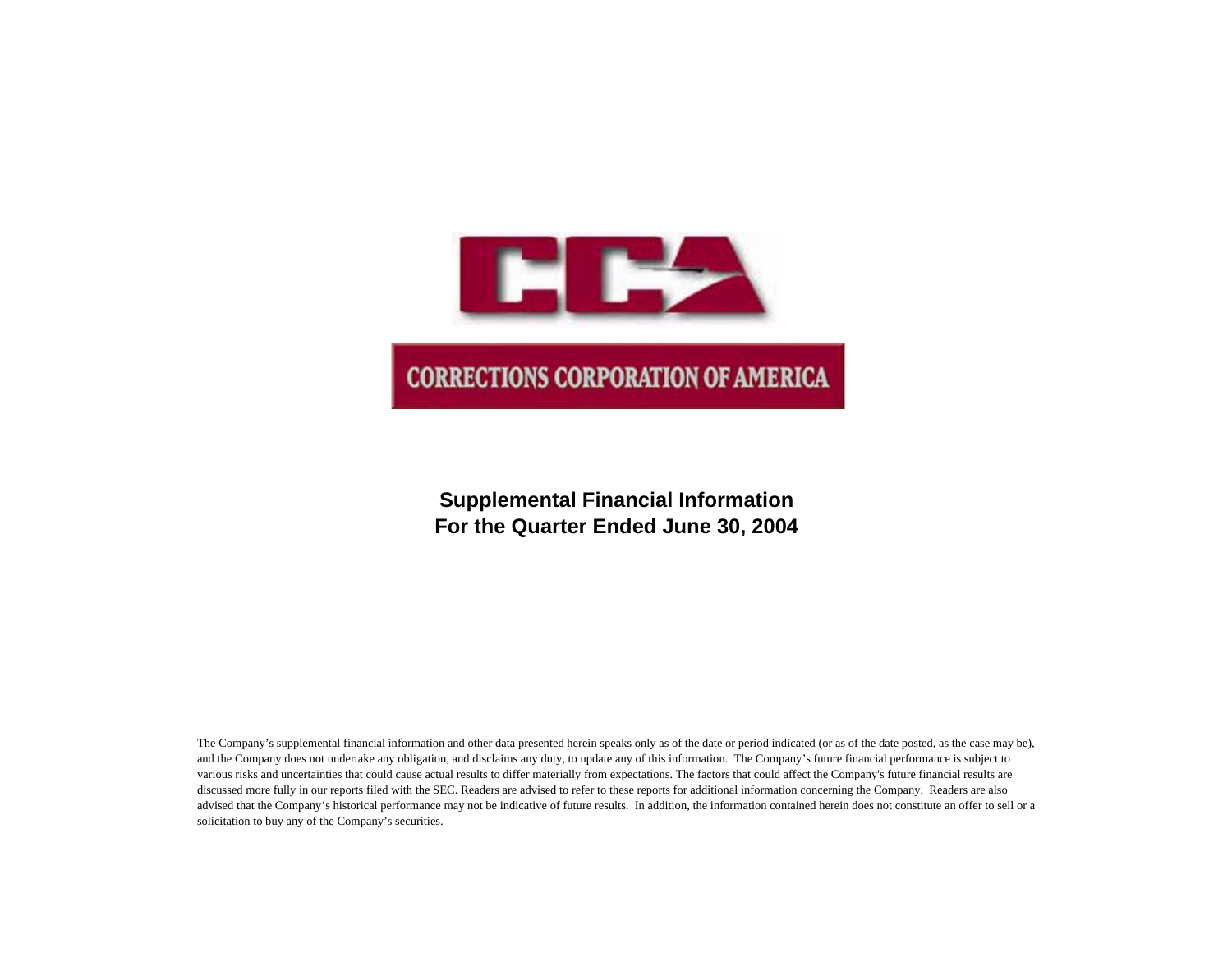# **CORRECTIONS CORPORATION OF AMERICA**

**Supplemental Financial Information For the Quarter Ended June 30, 2004**

### **TABLE OF CONTENTS**

| Consolidated Balance Sheets <b>Consolidated</b> Balance Sheets <b>Consolidated</b> Balance Sheets <b>Consolidated</b> Balance Sheets <b>Consolidated</b> Balance Sheets <b>Consolidated</b> Balance Sheets <b>Consolidated</b> Balance Sheets <b>Consolidated</b> |  |
|-------------------------------------------------------------------------------------------------------------------------------------------------------------------------------------------------------------------------------------------------------------------|--|
| Consolidated Statements of Operations <b>CONSUMER 2</b>                                                                                                                                                                                                           |  |
| Reconciliation of Basic to Diluted Earnings Per Share <b>Constanting Strate Act 2016</b> 3                                                                                                                                                                        |  |
| Illustration of 2003 Results, Adjusted for Special Items and Assuming a Tax Provision 44                                                                                                                                                                          |  |
| Selected Financial Information <b>Construction</b> 5                                                                                                                                                                                                              |  |
| Analysis of Outstanding Debt and Preferred Stock 36 and 200 million 36 and 36 and 36 and 36 and 36 and 36 and 36 and 36 and 36 and 36 and 36 and 36 and 36 and 36 and 36 and 36 and 36 and 36 and 36 and 36 and 36 and 36 and                                     |  |
|                                                                                                                                                                                                                                                                   |  |
| Facility Portfolio 2000 10                                                                                                                                                                                                                                        |  |
| Diversification of Revenue <b>Example 2018</b> 15                                                                                                                                                                                                                 |  |
| Research Coverage / Credit Ratings <b>Communications</b> 16                                                                                                                                                                                                       |  |

John D. Ferguson, President and CEO Irving E. Lingo, Jr., Chief Financial Officer 10 Burton Hills Boulevard Nashville, TN 37215 Tel.: (615) 263-3000 Fax: (615) 263-3150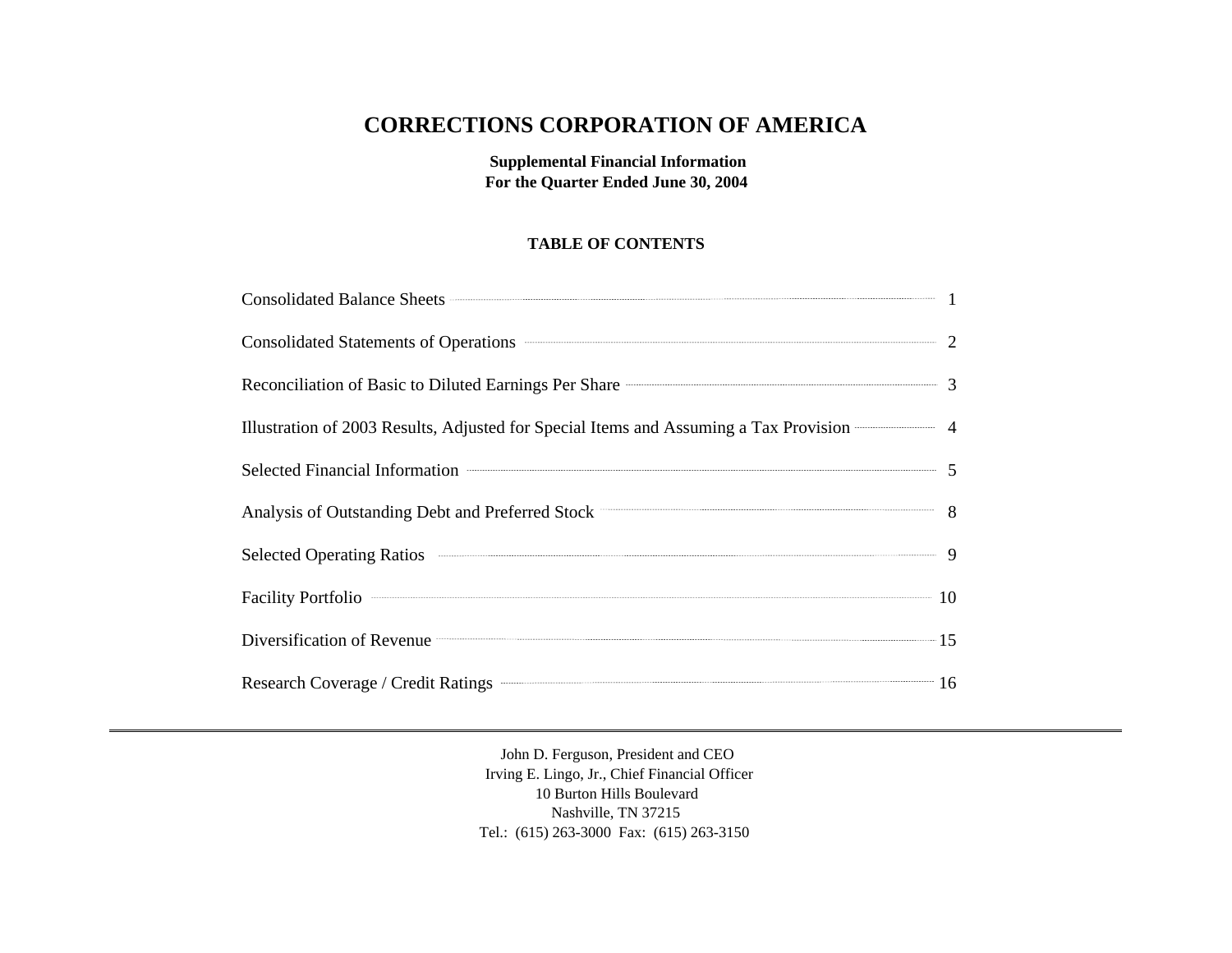# **CONSOLIDATED BALANCE SHEETS**

|                                                                  | <b>June 30,</b>                     | March 31,               | December 31,           | September 30,          | <b>June 30,</b>        |  |
|------------------------------------------------------------------|-------------------------------------|-------------------------|------------------------|------------------------|------------------------|--|
| <b>ASSETS</b>                                                    | 2004                                | 2004                    | 2003                   | 2003                   | 2003                   |  |
| Cash and cash equivalents                                        | $\overline{50,}137$<br>$\mathbb{S}$ | $\mathcal{S}$<br>88,451 | 84,231<br>$\mathbb{S}$ | $\mathbb{S}$<br>68,943 | $\mathbb{S}$<br>70,464 |  |
| Restricted cash                                                  | 12,876                              | 12,849                  | 12,823                 | 12,796                 | 13,186                 |  |
| Accounts receivable, net of allowance                            | 158,489                             | 153,134                 | 137,623                | 140,636                | 133,911                |  |
| Deferred tax assets                                              | 46,092                              | 47,442                  | 50,473                 |                        |                        |  |
| Prepaid expenses and other current assets                        | 14,532                              | 6,502                   | 8,028                  | 7,008                  | 9,266                  |  |
| Total current assets                                             | 282,126                             | 308,378                 | 293,178                | 229,383                | 226,827                |  |
| Property and equipment, net                                      | 1,630,612                           | 1,604,024               | 1,586,979              | 1,580,571              | 1,584,825              |  |
| Investment in direct financing lease                             | 17,426                              | 17,591                  | 17,751                 | 17,907                 | 18,057                 |  |
| Goodwill                                                         | 15,563                              | 15,563                  | 15,563                 | 20,294                 | 20,294                 |  |
| Deferred tax assets                                              |                                     |                         | 6,739                  |                        |                        |  |
| Other assets                                                     | 32,492                              | 32,646                  | 38,818                 | 35,562                 | 32,636                 |  |
| <b>Total</b> assets                                              | 1,978,219                           | 1,978,202               | 1,959,028              | 1,883,717              | 1,882,639              |  |
| <b>LIABILITIES AND STOCKHOLDERS' EQUITY</b>                      |                                     |                         |                        |                        |                        |  |
| Accounts payable and accrued expenses                            | $\mathbb{S}$<br>168,685             | \$<br>168,168           | \$<br>157,417          | \$<br>156,304          | \$<br>132,480          |  |
| Income tax payable                                               | 489                                 | 541                     | 913                    | 4,520                  | 4,467                  |  |
| Distributions payable                                            |                                     |                         | 150                    | 150                    | 150                    |  |
| Current portion of long-term debt                                | 2,529                               | 1,837                   | 1,146                  | 2,914                  | 5,377                  |  |
| Total current liabilities                                        | 171,703                             | 170,546                 | 159,626                | 163,888                | 142,474                |  |
| Long-term debt, net of current portion                           | 1,000,676                           | 1,001,482               | 1,002,282              | 1,004,128              | 1,043,780              |  |
| Deferred tax liabilities                                         | 6,002                               | 353                     |                        |                        |                        |  |
| Other liabilities                                                | 21,799                              | 21,898                  | 21,655                 | 21,817                 | 22,075                 |  |
| <b>Total liabilities</b>                                         | 1,200,180                           | 1,194,279               | 1,183,563              | 1,189,833              | 1,208,329              |  |
| Commitments and contingencies                                    |                                     |                         |                        |                        |                        |  |
| Preferred stock - \$0.01 par value:                              |                                     |                         |                        |                        |                        |  |
| Series A - stated at liquidation preference of \$25.00 per share |                                     |                         | 7,500                  | 7,500                  | 7,500                  |  |
| Series B - stated at liquidation preference of \$24.46 per share |                                     | 23,528                  | 23,528                 | 23,528                 | 22,933                 |  |
| Common stock - \$0.01 par value                                  | 352                                 | 351                     | 350                    | 350                    | 350                    |  |
| Additional paid-in capital                                       | 1,446,455                           | 1,444,240               | 1,441,742              | 1,439,587              | 1,439,347              |  |
| Deferred compensation                                            | (2,324)                             | (2,720)                 | (1,479)                | (1,913)                | (2, 323)               |  |
| Retained deficit                                                 | (666, 444)                          | (681, 220)              | (695, 590)             | (774, 348)             | (792, 549)             |  |
| Accumulated other comprehensive loss                             |                                     | (256)                   | (586)                  | (820)                  | (948)                  |  |
| Total stockholders' equity                                       | 778,039                             | 783,923                 | 775,465                | 693,884                | 674,310                |  |
| Total liabilities and stockholders' equity                       | 1,978,219                           | 1,978,202               | 1,959,028              | 1,883,717              | 1,882,639              |  |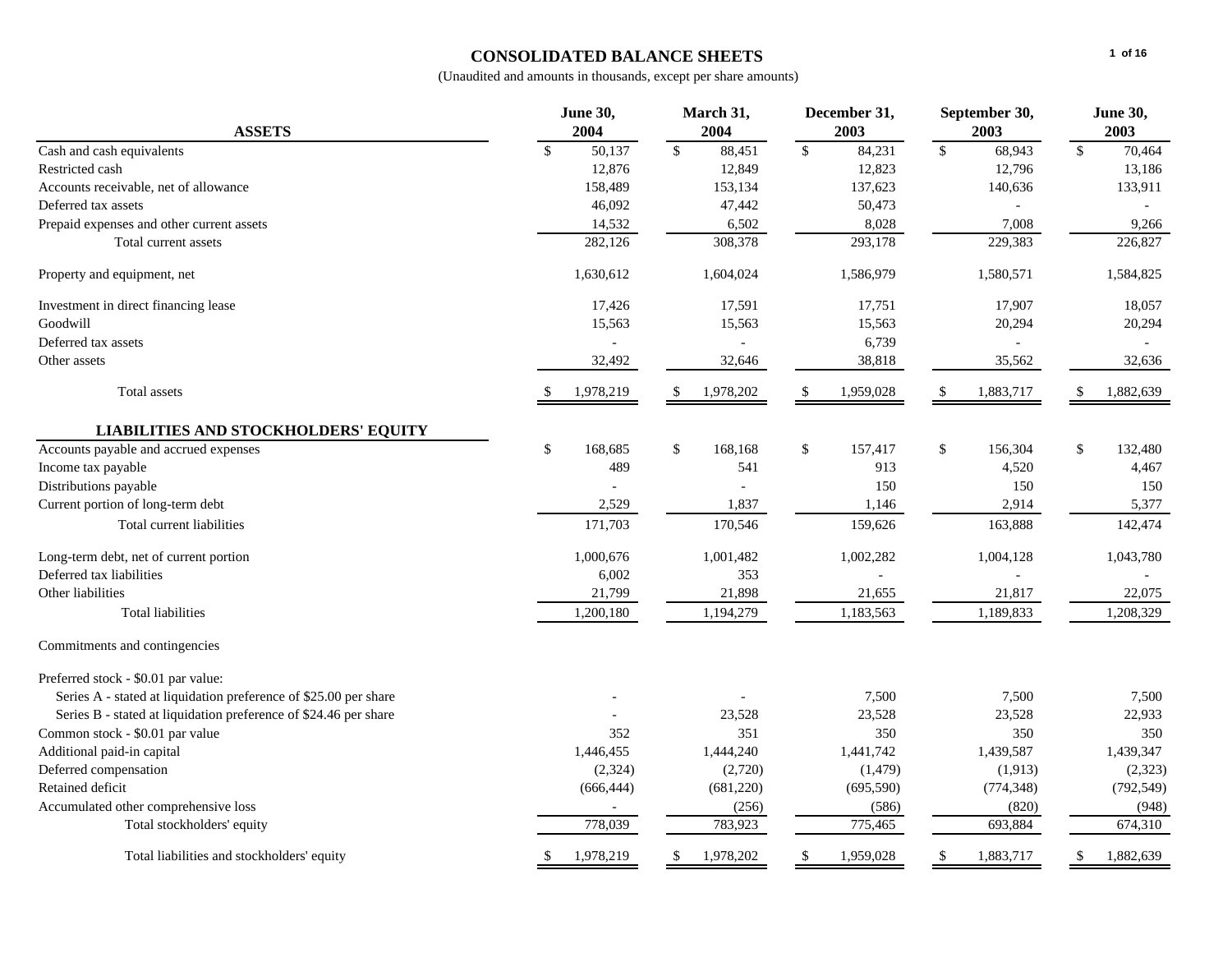### **CONSOLIDATED STATEMENTS OF OPERATIONS**

|                                                                                                                               |                  | <b>For the Three Months Ended</b> | For the Six Months Ended |                  |  |  |  |
|-------------------------------------------------------------------------------------------------------------------------------|------------------|-----------------------------------|--------------------------|------------------|--|--|--|
|                                                                                                                               |                  | <b>June 30,</b>                   | <b>June 30,</b>          |                  |  |  |  |
|                                                                                                                               | 2004             | 2003                              | 2004                     | 2003             |  |  |  |
| <b>REVENUE:</b>                                                                                                               |                  |                                   |                          |                  |  |  |  |
| Management:                                                                                                                   |                  |                                   |                          |                  |  |  |  |
| Federal                                                                                                                       | \$<br>107,914    | \$<br>94,709                      | \$<br>209,325            | \$<br>186,166    |  |  |  |
| <b>State</b>                                                                                                                  | 139,882          | 120,050                           | 275,500                  | 241,112          |  |  |  |
| Local                                                                                                                         | 25,239           | 23,932                            | 50,026                   | 46,838           |  |  |  |
| Other                                                                                                                         | 10,916           | 9,902                             | 21,836                   | 19,399           |  |  |  |
| Total management revenue                                                                                                      | 283,951<br>4,312 | 248,593<br>4,598                  | 556,687<br>9,389         | 493,515<br>9,036 |  |  |  |
| Transportation<br>Rental                                                                                                      | 955              | 929                               | 1,903                    | 1,852            |  |  |  |
| Other                                                                                                                         | 161              | 22                                | 178                      | 43               |  |  |  |
|                                                                                                                               | 289,379          | 254,142                           | 568,157                  | 504,446          |  |  |  |
| <b>EXPENSES:</b>                                                                                                              |                  |                                   |                          |                  |  |  |  |
| Operating:                                                                                                                    |                  |                                   |                          |                  |  |  |  |
| Facility fixed                                                                                                                | 159,907          | 138,222                           | 314,459                  | 272,825          |  |  |  |
| Facility variable                                                                                                             | 53,580           | 47,175                            | 104,729                  | 93,451           |  |  |  |
| Transportation                                                                                                                | 6,686            | 4,568                             | 13,288                   | 8,914            |  |  |  |
| Other                                                                                                                         | 195              | 329                               | 376                      | 611              |  |  |  |
| Total operating expenses                                                                                                      | 220,368          | 190,294                           | 432,852                  | 375,801          |  |  |  |
| General and administrative                                                                                                    | 12,053           | 10,010                            | 23,022                   | 19,547           |  |  |  |
| Depreciation and amortization                                                                                                 | 13,185           | 13,036                            | 26,055                   | 25,949           |  |  |  |
|                                                                                                                               | 245,606          | 213,340                           | 481,929                  | 421,297          |  |  |  |
| <b>OPERATING INCOME</b>                                                                                                       | 43,773           | 40,802                            | 86,228                   | 83,149           |  |  |  |
|                                                                                                                               |                  |                                   |                          |                  |  |  |  |
| <b>OTHER (INCOME) EXPENSE:</b>                                                                                                |                  |                                   |                          |                  |  |  |  |
| Equity in (earnings) loss of joint venture                                                                                    | 150              | (46)                              | 300                      | 44               |  |  |  |
| Interest expense, net                                                                                                         | 17,337           | 19,659                            | 34,978                   | 37,381           |  |  |  |
| Expenses associated with debt refinancing and recapitalization transactions<br>Change in fair value of derivative instruments | 76               | 4,135                             | 101                      | 4,135<br>(2,900) |  |  |  |
| (Gain) loss on disposal of assets                                                                                             | (1)              | (2,900)<br>$\overline{1}$         | 41                       | (15)             |  |  |  |
| Unrealized foreign currency transaction (gain) loss                                                                           | 60               | (277)                             | (86)                     | (150)            |  |  |  |
|                                                                                                                               | 17,622           | 20,572                            | 35,334                   | 38,495           |  |  |  |
|                                                                                                                               |                  |                                   |                          |                  |  |  |  |
| <b>INCOME FROM CONTINUING OPERATIONS BEFORE INCOME TAXES</b>                                                                  | 26,151           | 20,230                            | 50,894                   | 44,654           |  |  |  |
| Income tax benefit (expense)                                                                                                  | (10, 818)        |                                   | (20, 715)                | 170              |  |  |  |
| <b>INCOME FROM CONTINUING OPERATIONS</b>                                                                                      | 15,333           | 20,230                            | 30,179                   | 44,824           |  |  |  |
| Income (loss) from discontinued operations, net of taxes                                                                      | 91               |                                   | 429                      | (1,692)          |  |  |  |
| <b>NET INCOME</b>                                                                                                             | 15,424           | 20,230                            | 30,608                   | 43,132           |  |  |  |
| Distributions to preferred stockholders                                                                                       | (648)            | (8,090)                           | (1, 462)                 | (13,570)         |  |  |  |
| NET INCOME AVAILABLE TO COMMON STOCKHOLDERS                                                                                   | 14,776           | 12,140                            | 29,146                   | 29,562<br>-8     |  |  |  |
|                                                                                                                               |                  |                                   |                          |                  |  |  |  |
| <b>BASIC EARNINGS PER SHARE</b>                                                                                               | 0.42             | 0.38                              | 0.83                     | 0.99             |  |  |  |
| <b>DILUTED EARNINGS PER SHARE</b>                                                                                             | 0.38<br>-S       | 0.34<br>£.                        | -\$<br>0.74              | \$<br>0.89       |  |  |  |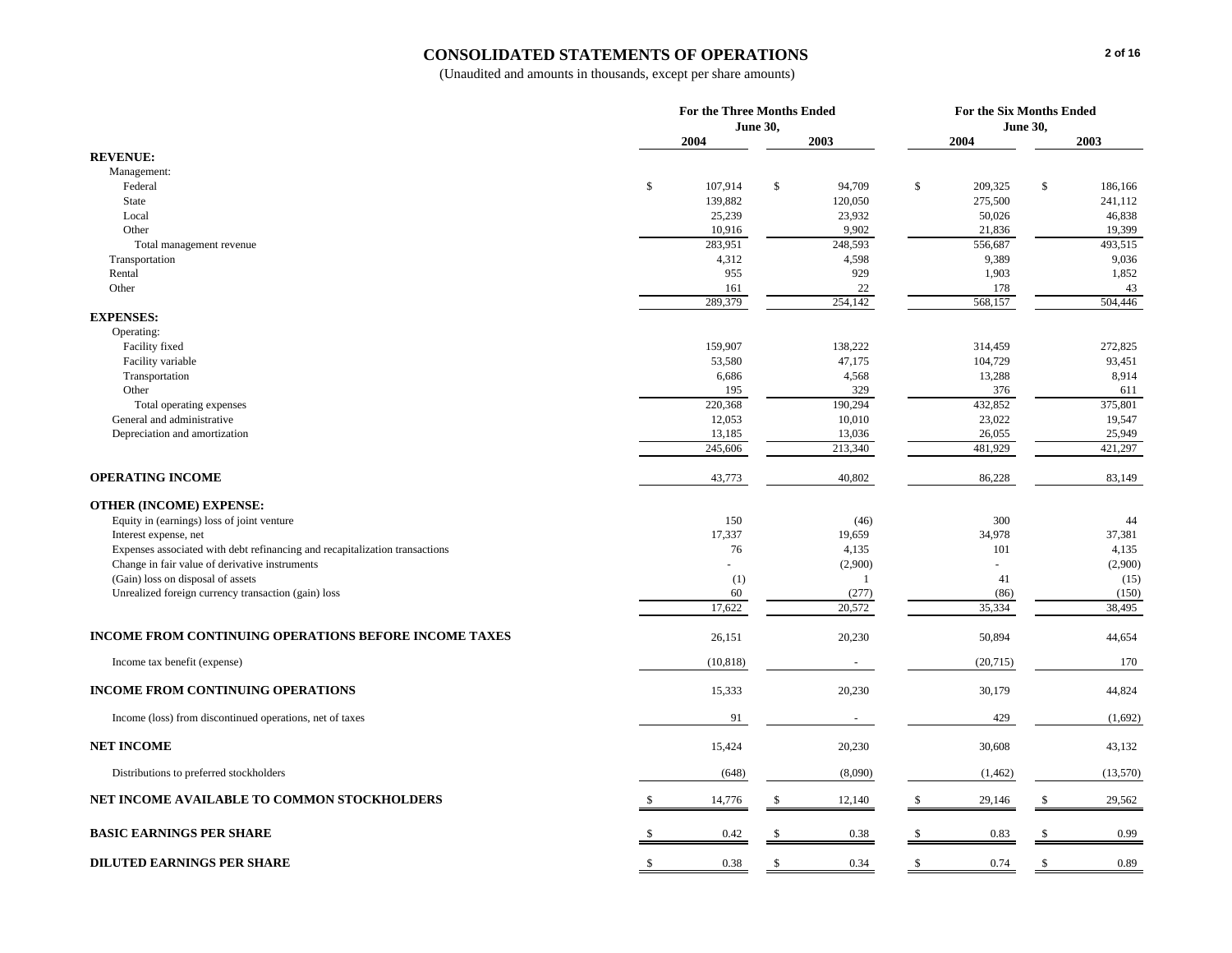## **RECONCILIATION OF BASIC TO DILUTED EARNINGS PER SHARE**

(Unaudited and amounts in thousands, except per share amounts)

|                                                                  |    | For the Three Months Ended June 30,<br>2004 |                    | 2003                     | For the Six Months Ended June 30,<br>2004<br>2003 |        |    |         |
|------------------------------------------------------------------|----|---------------------------------------------|--------------------|--------------------------|---------------------------------------------------|--------|----|---------|
| Basic:                                                           |    |                                             |                    |                          |                                                   |        |    |         |
| Income from continuing operations                                | \$ | 14,685                                      | \$                 | 12,140                   | \$                                                | 28,717 | \$ | 31,254  |
| Income (loss) from discontinued operations, net of taxes         |    | 91                                          |                    |                          |                                                   | 429    |    | (1,692) |
| Net income available to common stockholders                      |    | 14,776                                      | \$                 | 12,140                   | \$                                                | 29,146 | \$ | 29,562  |
| Diluted:                                                         |    |                                             |                    |                          |                                                   |        |    |         |
| Income from continuing operations                                | S  | 14,685                                      | \$                 | 12,140                   | \$                                                | 28,717 | \$ | 31,254  |
| Interest expense applicable to convertible notes, net of taxes * |    | 175                                         |                    | 391                      |                                                   | 354    |    | 983     |
| Diluted income from continuing operations                        |    | 14,860                                      |                    | 12,531                   |                                                   | 29,071 |    | 32,237  |
| Income (loss) from discontinued operations, net of taxes         |    | 91                                          |                    | $\overline{\phantom{a}}$ |                                                   | 429    |    | (1,692) |
| Diluted net income available to common stockholders              |    | 14,951                                      |                    | 12,531                   |                                                   | 29,500 |    | 30,545  |
| Basic:                                                           |    |                                             |                    |                          |                                                   |        |    |         |
| Weighted average common shares outstanding                       |    | 35,160                                      |                    | 32,214                   |                                                   | 35,121 |    | 30,141  |
| Unvested restricted common stock                                 |    | (144)                                       |                    | (374)                    |                                                   | (130)  |    | (353)   |
| Weighted average common shares outstanding-basic                 |    | 35,016                                      |                    | 31,840                   |                                                   | 34,991 |    | 29,788  |
| Diluted:                                                         |    |                                             |                    |                          |                                                   |        |    |         |
| Weighted average common shares outstanding-basic                 |    | 35,016                                      |                    | 31,840                   |                                                   | 34,991 |    | 29,788  |
| Effect of dilutive securities:                                   |    |                                             |                    |                          |                                                   |        |    |         |
| Stock options and warrants                                       |    | 1,391                                       |                    | 934                      |                                                   | 1,290  |    | 808     |
| Stockholder litigation                                           |    |                                             |                    | 153                      |                                                   |        |    | 231     |
| Convertible notes**                                              |    | 3,362                                       |                    | 3,362                    |                                                   | 3,362  |    | 3,362   |
| Restricted stock-based compensation                              |    | 57                                          |                    | 252                      |                                                   | 50     |    | 232     |
| Weighted average shares and assumed conversions-diluted          |    | 39,826                                      |                    | 36,541                   |                                                   | 39,693 |    | 34,421  |
| Basic earnings (loss) per share:                                 |    |                                             |                    |                          |                                                   |        |    |         |
| Income from continuing operations                                | \$ | 0.42                                        | <sup>\$</sup>      | 0.38                     | \$                                                | 0.82   | \$ | 1.05    |
| Income (loss) from discontinued operations, net of taxes         |    |                                             |                    |                          |                                                   | 0.01   |    | (0.06)  |
| Net income available to common stockholders                      |    | 0.42                                        | $\mathbf{\hat{s}}$ | 0.38                     | \$                                                | 0.83   | \$ | 0.99    |
| Diluted earnings (loss) per share:                               |    |                                             |                    |                          |                                                   |        |    |         |
| Income from continuing operations                                | S. | 0.38                                        | <sup>\$</sup>      | 0.34                     | \$                                                | 0.73   | \$ | 0.94    |
| Income (loss) from discontinued operations, net of taxes         |    |                                             |                    |                          |                                                   | 0.01   |    | (0.05)  |
| Diluted net income available to common stockholders              |    | 0.38                                        | \$                 | 0.34                     | \$                                                | 0.74   | \$ | 0.89    |

\* For the three and six months ended June 30, 2003, \$870 and \$2,908, respectively, are not presented, as the effects are anti-dilutive.

\*\* Although amounts are not included for the periods presented, as the effects are antidilutive, additional shares would have been as follows, if dilutive:

Convertible notes using the if-converted method 2,341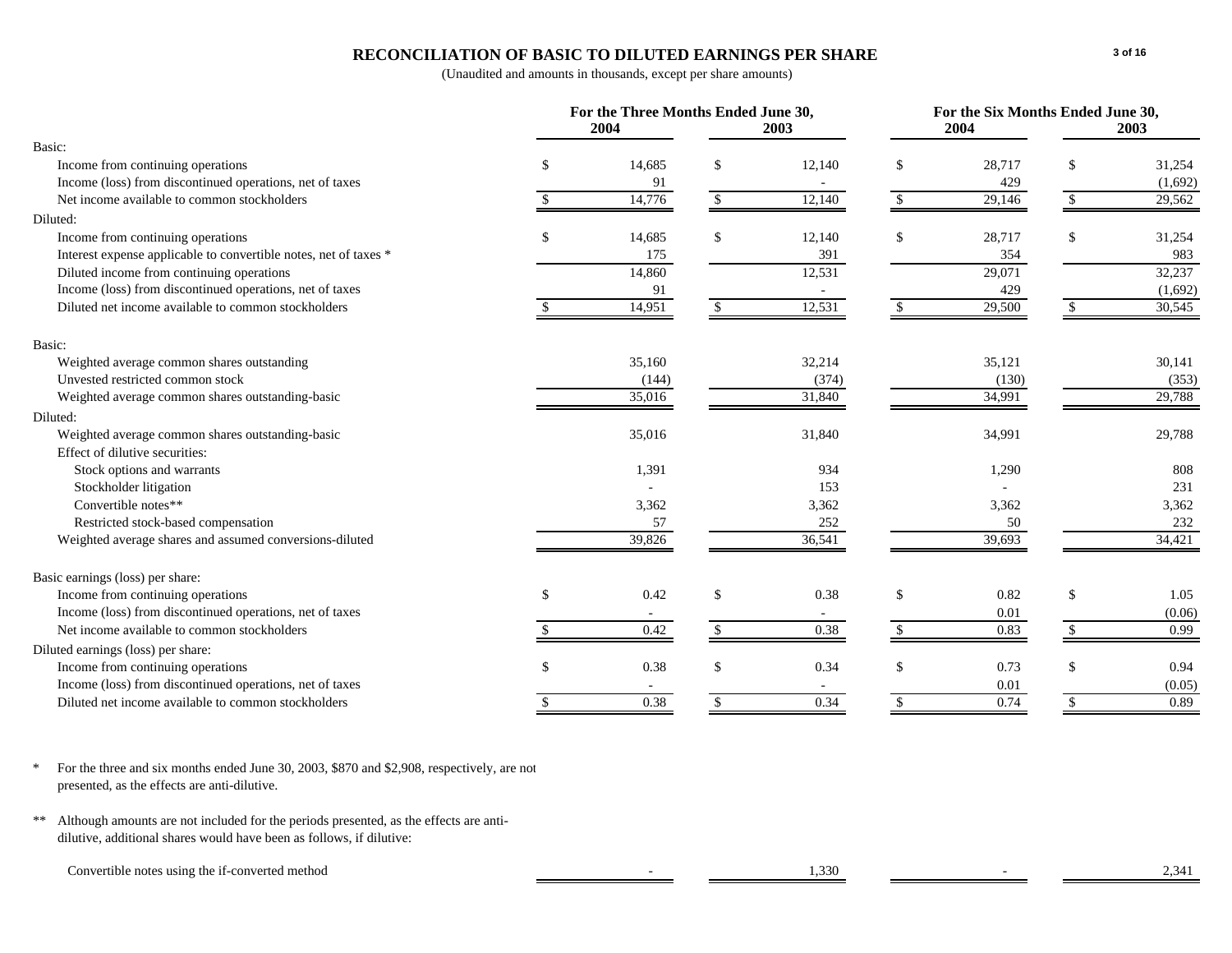### **ILLUSTRATION OF 2003 RESULTS, ADJUSTED FOR SPECIAL ITEMS AND ASSUMING A TAX PROVISION**

(Unaudited and amounts in thousands, except per share amounts)

|                                                                                    |                |         |               | For the Three Months Ended |               |                    |               |                   | <b>For the Year Ended</b> |                   |
|------------------------------------------------------------------------------------|----------------|---------|---------------|----------------------------|---------------|--------------------|---------------|-------------------|---------------------------|-------------------|
|                                                                                    | March 31, 2003 |         |               | June 30, 2003              |               | September 30, 2003 |               | December 31, 2003 |                           | December 31, 2003 |
|                                                                                    |                |         |               |                            |               |                    |               |                   |                           |                   |
| Pre-tax net income, as reported                                                    | <sup>\$</sup>  | 22,732  | $\mathbb{S}$  | 20,230                     | $\mathbb{S}$  | 19,314             | $\mathbb{S}$  | 26,235            | $\mathcal{S}$             | 88,511            |
| Special items:                                                                     |                |         |               |                            |               |                    |               |                   |                           |                   |
| Expenses associated with debt refinancing and recapitalization transactions        |                |         |               | 4,135                      |               | 2,552              |               |                   |                           | 6,687             |
| Change in fair value of derivative instruments                                     |                |         |               | (2,900)                    |               |                    |               |                   |                           | (2,900)           |
|                                                                                    |                | 22,732  |               | 21,465                     |               | 21,866             |               | 26,235            |                           | 92,298            |
| Income tax adjustment                                                              |                | (9,093) |               | (8,586)                    |               | (8,746)            |               | (10, 494)         |                           | (36,919)          |
| Net income, as adjusted for special items                                          |                | 13,639  |               | 12,879                     |               | 13,120             |               | 15,741            |                           | 55,379            |
| Preferred stock distributions, as reported                                         |                | (5,480) |               | (8,090)                    |               | (836)              |               | (856)             |                           | (15,262)          |
| Special item: Excess distributions to series B preferred stockholders              |                |         |               | 4,472                      |               |                    |               |                   |                           | 4,472             |
| Net income available to common stockholders, as adjusted for special items         |                | 8,159   | <b>S</b>      | 9,261                      | -S            | 12,284             | -S            | 14,885            |                           | 44,589            |
| Basic:                                                                             |                |         |               |                            |               |                    |               |                   |                           |                   |
| Income from continuing operations, as adjusted for special items                   | <sup>\$</sup>  | 9,174   | $\mathbb{S}$  | 9,261                      | $\mathbb{S}$  | 12,284             | \$            | 14,885            | $\mathcal{S}$             | 45,604            |
| Income (loss) from discontinued operations, net of taxes                           |                | (1,015) |               |                            |               |                    |               |                   |                           | (1,015)           |
| Net income available to common stockholders, as adjusted for special items         |                | 8,159   | S             | 9,261                      | $\mathbf{s}$  | 12,284             | $\mathbb{S}$  | 14,885            |                           | 44,589            |
| Diluted:                                                                           |                |         |               |                            |               |                    |               |                   |                           |                   |
| Income from continuing operations, as adjusted for special items                   | <sup>\$</sup>  | 9,174   | $\mathbb{S}$  | 9,261                      | $\mathbb{S}$  | 12,284             | $\mathbb{S}$  | 14,885            | -S                        | 45,604            |
| Interest expense applicable to convertible notes, net of taxes *                   |                | 355     |               | 235                        |               | 181                |               | 181               |                           | 952               |
| Diluted income from continuing operations, as adjusted for special items           |                | 9,529   |               | 9.496                      |               | 12,465             |               | 15,066            |                           | 46,556            |
| Income (loss) from discontinued operations, net of taxes                           |                | (1,015) |               |                            |               |                    |               |                   |                           | (1,015)           |
| Diluted net income available to common stockholders, as adjusted for special items |                | 8,514   | $\mathcal{S}$ | 9,496                      | <sup>\$</sup> | 12,465             | -S            | 15,066            | <sup>\$</sup>             | 45,541            |
|                                                                                    |                |         |               |                            |               |                    |               |                   |                           |                   |
| Basic:                                                                             |                |         |               |                            |               |                    |               |                   |                           |                   |
| Weighted average common shares outstanding                                         |                | 27,714  |               | 31,840                     |               | 34,649             |               | 34,672            |                           | 32,245            |
| Effect of dilutive securities:                                                     |                |         |               |                            |               |                    |               |                   |                           |                   |
| Stock options and warrants                                                         |                | 667     |               | 934                        |               | 937                |               | 1.046             |                           | 917               |
| Stockholder litigation                                                             |                | 310     |               | 153                        |               | ÷,                 |               |                   |                           | 115               |
| Convertible notes **                                                               |                | 3,370   |               | 3,362                      |               | 3,362              |               | 3,362             |                           | 3,362             |
| Restricted stock-based compensation                                                |                | 222     |               | 252                        |               | 263                |               | 273               |                           | 249               |
| Diluted:                                                                           |                |         |               |                            |               |                    |               |                   |                           |                   |
| Weighted average common shares outstanding                                         |                | 32,283  |               | 36,541                     |               | 39,211             |               | 39,353            |                           | 36,888            |
| Basic earnings (loss) per share:                                                   |                |         |               |                            |               |                    |               |                   |                           |                   |
| Income from continuing operations, as adjusted for special items                   | <b>S</b>       | 0.33    | $\mathbb{S}$  | 0.29                       | $\mathbb{S}$  | 0.35               | <sup>\$</sup> | 0.43              | -S                        | 1.41              |
| Income (loss) from discontinued operations, net of taxes                           |                | (0.04)  |               |                            |               |                    |               |                   |                           | (0.03)            |
| Net income available to common stockholders, as adjusted for special items         |                | 0.29    | <sup>\$</sup> | 0.29                       | $\mathbb{S}$  | 0.35               | $\mathbb{S}$  | 0.43              | \$.                       | 1.38              |
|                                                                                    |                |         |               |                            |               |                    |               |                   |                           |                   |
| Diluted earnings (loss) per share:                                                 |                |         |               |                            |               |                    |               |                   |                           |                   |
| Income from continuing operations, as adjusted for special items                   | <sup>\$</sup>  | 0.29    | $\mathbb{S}$  | 0.26                       | $\mathbb{S}$  | 0.32               | $\$$          | 0.38              | $\mathcal{S}$             | 1.26              |
| Income (loss) from discontinued operations, net of taxes                           |                | (0.03)  |               |                            |               |                    |               |                   |                           | (0.03)            |
| Net income available to common stockholders, as adjusted for special items         | <b>S</b>       | 0.26    | $\mathbf S$   | 0.26                       | $\mathbb{S}$  | 0.32               | $\mathbb{S}$  | 0.38              | $\mathcal{S}$             | 1.23              |

\* For the first and second quarters of 2003, and for the year ended December 31, 2003, \$1,223, \$522, and \$1,745, respectively, have been excluded as the effect is anti-dilutive.

\*\* For the first and second quarters of 2003, and for the year ended December 31, 2003, 3,363, 1,330 and 1,161 shares, respectively, have been excluded as the effect is anti-dilutive.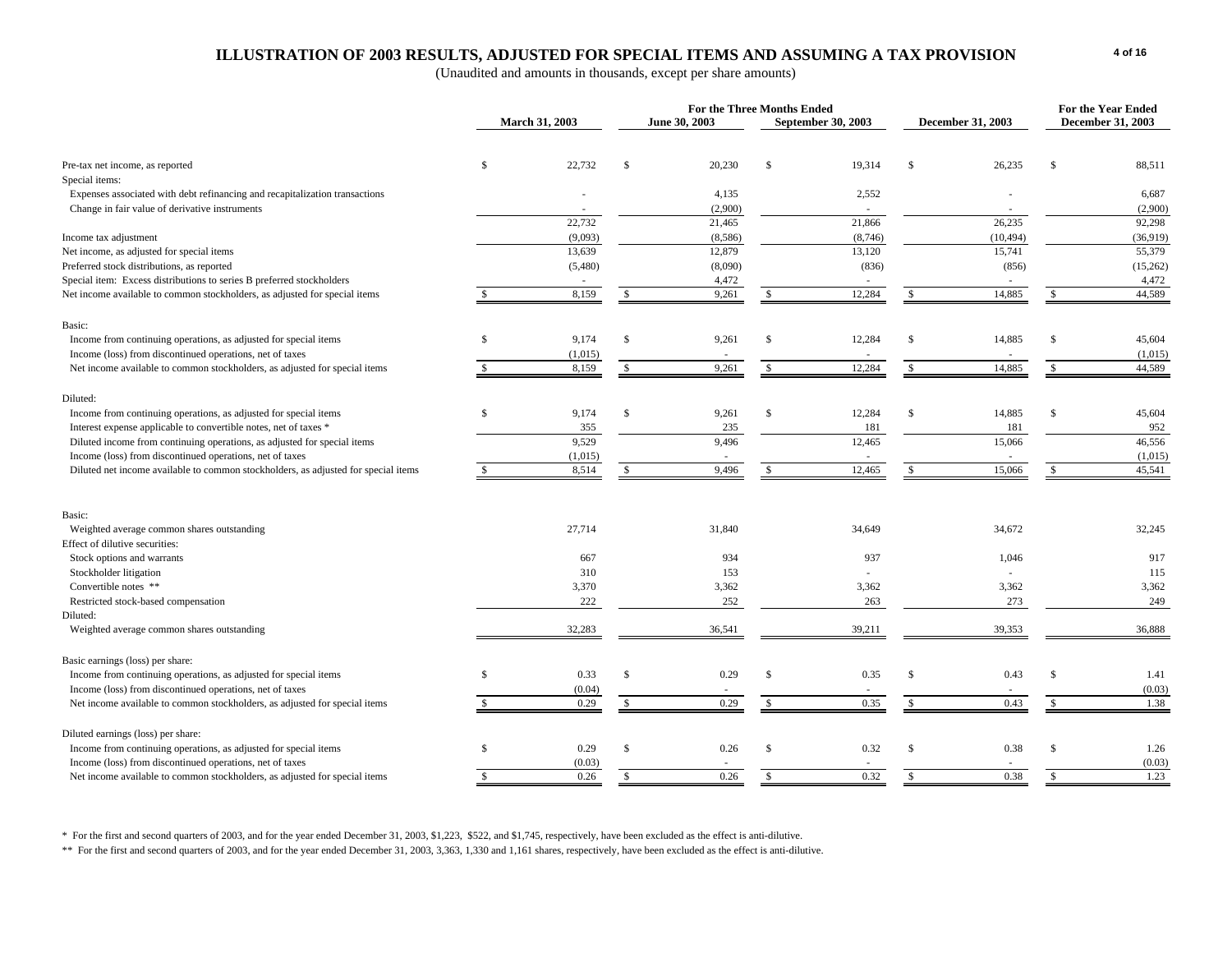### **SELECTED FINANCIAL INFORMATION**

|                                                                                              |                         | June 30, 2004           |                      | March 31, 2004         |                      | December 31, 2003       | <b>September 30, 2003</b> |                         |                         | June 30, 2003           |
|----------------------------------------------------------------------------------------------|-------------------------|-------------------------|----------------------|------------------------|----------------------|-------------------------|---------------------------|-------------------------|-------------------------|-------------------------|
| <b>BALANCE SHEET:</b><br>Property and equipment<br>Accumulated depreciation and amortization | $\mathbb{S}$            | 1.899.179<br>(268, 567) | \$                   | 1,858,817<br>(254,793) | $\mathbb{S}$         | 1,828,482<br>(241, 503) | $\mathbb{S}$              | 1,807,896<br>(227, 325) | $\mathbb{S}$            | 1,798,146<br>(213, 321) |
| Property and equipment, net                                                                  | $\mathcal{S}$           | 1,630,612               | $\mathbb{S}$         | 1,604,024              | $\mathbb{S}$         | 1,586,979               | $\mathbb{S}$              | 1,580,571               | $\sqrt{3}$              | 1,584,825               |
| Total assets                                                                                 | \$                      | 1,978,219               | \$                   | 1,978,202              | $\mathbb{S}$         | 1,959,028               | $\mathsf{\$}$             | 1,883,717               | $\$$                    | 1,882,639               |
| Maintenance & technology capital expenditures for the quarter ended                          | \$                      | 12,687                  | \$                   | 11,821                 | $\mathbb{S}$         | 13,167                  | $\mathsf{\$}$             | 9,435                   | $\mathbb S$             | 7,438                   |
| Total debt                                                                                   | \$                      | 1,003,205               | \$                   | 1,003,319              | $\mathbb{S}$         | 1,003,428               | $\mathbb{S}$              | 1,007,042               | $\mathbb S$             | 1,049,157               |
| Equity book value                                                                            | \$                      | 778,039                 | \$                   | 783,923                | \$                   | 775,465                 | \$                        | 693,884                 | \$                      | 674,310                 |
| LIQUIDITY:                                                                                   |                         |                         |                      |                        |                      |                         |                           |                         |                         |                         |
| Cash and cash equivalents                                                                    | \$                      | 50,137                  | \$                   | 88,451                 | \$                   | 84,231                  | \$                        | 68,943                  | \$                      | 70,464                  |
| Availability under revolving credit facility                                                 | $\mathbb S$             | 89,871                  | \$                   | 97,671                 | $\mathbb{S}$         | 97,741                  | $\mathcal{S}$             | 98,141                  | $\mathbb S$             | 45,891                  |
| <b>CAPITALIZATION:</b>                                                                       |                         |                         |                      |                        |                      |                         |                           |                         |                         |                         |
| Common shares outstanding                                                                    |                         | 35,185                  |                      | 35,139                 |                      | 35,020                  |                           | 35,029                  |                         | 35,016                  |
| Common share price at end of period                                                          | <b>S</b>                | 39.49                   | \$                   | 35.60                  | $\frac{1}{2}$        | 28.83                   | $\frac{\$}{\$}$           | 24.67                   | $\frac{\$}{\$}$         | 25.33                   |
| Market value of common equity at end of period                                               | $\overline{\mathbf{s}}$ | 1,389,456               | $\sqrt{\frac{2}{5}}$ | 1,250,948              | $\sqrt{\frac{2}{5}}$ | 1,009,627               |                           | 864,165                 |                         | 886,955                 |
| Preferred shares outstanding - Series A                                                      |                         |                         |                      |                        |                      | 300                     |                           | 300                     |                         | 300                     |
| Preferred share price at end of period - Series A                                            |                         |                         | $\frac{\$}{\$}$      |                        |                      | 25.10                   | $\frac{\$}{\$}$           | 25.30                   | $\frac{\$}{\$}$         | 25.20                   |
| Market value of preferred equity at end of period - Series A                                 | $\overline{\mathbf{s}}$ | $\sim$                  |                      | $\sim$                 | $\overline{\$}$      | 7,530                   |                           | 7,590                   |                         | 7,560                   |
| Preferred shares outstanding - Series B                                                      |                         |                         |                      | 962                    |                      | 962                     |                           | 962                     |                         | 938                     |
| Preferred share price at end of period - Series B                                            |                         |                         | \$                   | 25.02                  |                      | 25.25                   |                           | 25.40                   |                         | 25.49                   |
| Market value of preferred equity at end of period - Series B                                 |                         |                         | $\mathbb{S}$         | 24,069                 | $\frac{\$}{\$}$      | 24,291                  | $\frac{\$}{\$}$           | 24,435                  | $\frac{\$}{\$}$         | 23,910                  |
| Total equity market capitalization                                                           |                         | 1,389,456               | $\sqrt{\ }$          | 1,275,018              | $\mathbb{S}$         | 1,041,447               | $\sqrt{\ }$               | 896,190                 | $\sqrt{\frac{2}{3}}$    | 918,425                 |
| Total market capitalization (market value of equity plus debt)                               |                         | 2,392,661               | \$                   | 2,278,337              | \$                   | 2,044,875               | \$                        | 1,903,232               | \$                      | 1,967,582               |
| <b>EBITDA</b>                                                                                | $\mathbb{S}$            | 56,673                  | \$                   | 55,254                 | \$                   | 58,053                  | \$                        | 51,549                  | $\mathbb S$             | 52,925                  |
| <b>ADJUSTED EBITDA</b>                                                                       | \$                      | 56,749                  | \$                   | 55,279                 | $\mathbb{S}$         | 58,053                  | \$                        | 54,101                  | \$                      | 54,160                  |
| <b>ADJUSTED FREE CASH FLOW</b>                                                               | $\mathbb{S}$            | 25,764                  | \$                   | 27,058                 | \$                   | 27,387                  | $\mathcal{S}$             | 27,299                  | $\mathbb S$             | 26,169                  |
| <b>ADJUSTED FREE CASH FLOW PER SHARE:</b>                                                    |                         |                         |                      |                        |                      |                         |                           |                         |                         |                         |
| Basic adjusted free cash flow per share                                                      |                         | 0.74                    |                      | 0.77                   |                      | 0.79                    |                           | 0.79                    |                         | 0.82                    |
| Diluted adjusted free cash flow per share                                                    | S                       | 0.65                    | \$                   | 0.69                   | S                    | 0.70                    | $\overline{\S}$           | 0.70                    | $\overline{\mathbf{S}}$ | 0.72                    |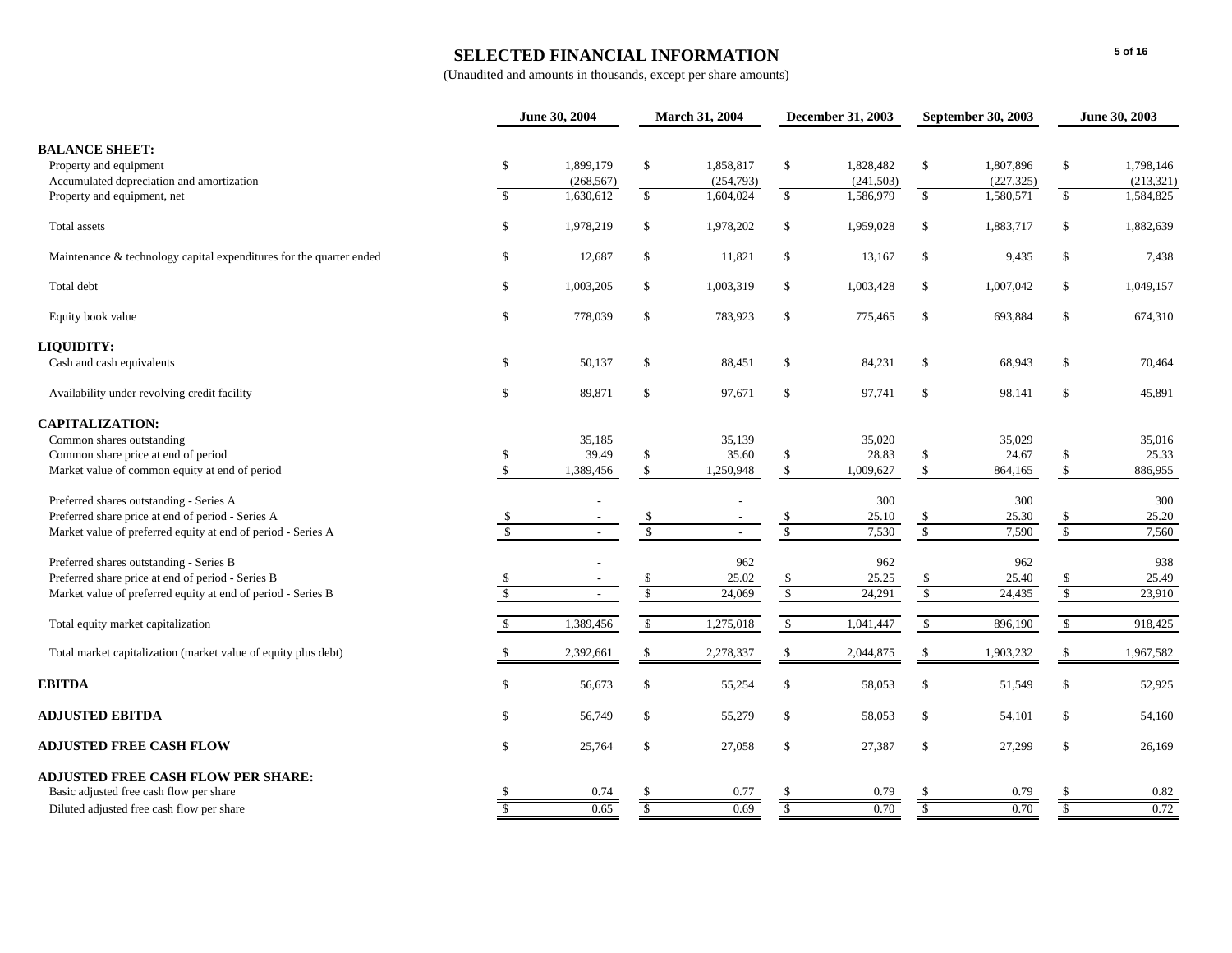### **SELECTED FINANCIAL INFORMATION**

| 91<br>91<br>182<br>Number of days per period<br>66,270<br>58,732<br>65,240<br>58,619<br>Average available beds<br>91.1%<br>95.7%<br>91.3%<br>95.8%<br>Average compensated occupancy<br>5,778,611<br>9,690,227<br>Total compensated man-days<br>4,867,064<br>11,365,082<br>$\mathbb{S}$<br>$\mathbf S$<br>Revenue per compensated man-day<br>\$<br>49.14<br>51.08<br>\$<br>48.98<br>50.93<br>Operating expenses per compensated man-day:<br>Fixed expense<br>27.67<br>27.67<br>28.40<br>28.15<br>Variable expense<br>9.27<br>9.69<br>9.21<br>9.65<br>36.94<br>38.09<br>37.80<br>Total<br>36.88<br>Operating margin per compensated man-day<br>12.20<br>12.99<br>13.13<br>12.10<br>25.4%<br>24.7%<br>24.8%<br>25.8%<br>Operating margin rate<br>DEPRECIATION AND AMORTIZATION:<br>Depreciation expense<br>14,031<br>14,034<br>27,748<br>27,830<br>32<br>21<br>64<br>32<br>Amortization of intangible assets<br>Amortization of negative contract values<br>(878)<br>(1,019)<br>(1,757)<br>(1,913)<br>25,949<br>Depreciation and amortization<br>13,185<br>$\sqrt{2}$<br>13,036<br>$\sqrt{2}$<br>26,055<br>$\sqrt{3}$<br><sup>\$</sup><br><b>ADJUSTED FREE CASH FLOW:</b><br>\$<br>\$<br>\$<br>\$<br>Pre-tax income (loss) available to common stockholders<br>25,594<br>12,140<br>49,861<br>29,392<br>Expenses associated with debt refinancing and recapitalization transactions<br>76<br>4,135<br>101<br>4,135<br>Income taxes paid<br>(2, 263)<br>(2,648)<br>(1,501)<br>(1,495)<br>Depreciation and amortization<br>25,949<br>13,185<br>13,036<br>26,055<br>Depreciation and amortization for discontinued operations<br>1,074<br>$\overline{a}$<br>Income tax (benefit) expense for discontinued operations<br>287<br>61<br>Amortization of debt costs and other non-cash interest<br>1,798<br>2,231<br>3,674<br>3,618<br>Change in fair value of derivative instruments<br>(2,900)<br>(2,900)<br>Series B preferred stock dividends satisfied with series B preferred stock<br>and non-recurring tender premium<br>6,460<br>9,790<br>Maintenance and technology capital expenditures<br>(24, 508)<br>(12, 687)<br>(7, 438)<br>Adjusted free cash flow<br>25,764<br>26,169<br>52,822<br>56,637<br>\$<br>S<br>-S<br>ADJUSTED FREE CASH FLOW PER SHARE:<br>Basic<br>0.82<br>1.90<br>0.74<br>1.51<br>$\overline{\mathbf{s}}$<br>$\mathbf S$<br>1.34<br>0.65<br>0.72<br>$\mathcal{S}$<br><sup>\$</sup><br>1.65<br>Diluted |                        | For the Three Months Ended June 30,<br>2004 | 2003 | For the Six Months Ended June 30,<br>2004<br>2003 |  |  |          |
|-------------------------------------------------------------------------------------------------------------------------------------------------------------------------------------------------------------------------------------------------------------------------------------------------------------------------------------------------------------------------------------------------------------------------------------------------------------------------------------------------------------------------------------------------------------------------------------------------------------------------------------------------------------------------------------------------------------------------------------------------------------------------------------------------------------------------------------------------------------------------------------------------------------------------------------------------------------------------------------------------------------------------------------------------------------------------------------------------------------------------------------------------------------------------------------------------------------------------------------------------------------------------------------------------------------------------------------------------------------------------------------------------------------------------------------------------------------------------------------------------------------------------------------------------------------------------------------------------------------------------------------------------------------------------------------------------------------------------------------------------------------------------------------------------------------------------------------------------------------------------------------------------------------------------------------------------------------------------------------------------------------------------------------------------------------------------------------------------------------------------------------------------------------------------------------------------------------------------------------------------------------------------------------------------------------------------------------------------------------------------------------------------------------------------|------------------------|---------------------------------------------|------|---------------------------------------------------|--|--|----------|
|                                                                                                                                                                                                                                                                                                                                                                                                                                                                                                                                                                                                                                                                                                                                                                                                                                                                                                                                                                                                                                                                                                                                                                                                                                                                                                                                                                                                                                                                                                                                                                                                                                                                                                                                                                                                                                                                                                                                                                                                                                                                                                                                                                                                                                                                                                                                                                                                                         |                        |                                             |      |                                                   |  |  |          |
|                                                                                                                                                                                                                                                                                                                                                                                                                                                                                                                                                                                                                                                                                                                                                                                                                                                                                                                                                                                                                                                                                                                                                                                                                                                                                                                                                                                                                                                                                                                                                                                                                                                                                                                                                                                                                                                                                                                                                                                                                                                                                                                                                                                                                                                                                                                                                                                                                         |                        |                                             |      |                                                   |  |  | 181      |
|                                                                                                                                                                                                                                                                                                                                                                                                                                                                                                                                                                                                                                                                                                                                                                                                                                                                                                                                                                                                                                                                                                                                                                                                                                                                                                                                                                                                                                                                                                                                                                                                                                                                                                                                                                                                                                                                                                                                                                                                                                                                                                                                                                                                                                                                                                                                                                                                                         | <b>ALL FACILITIES:</b> |                                             |      |                                                   |  |  |          |
|                                                                                                                                                                                                                                                                                                                                                                                                                                                                                                                                                                                                                                                                                                                                                                                                                                                                                                                                                                                                                                                                                                                                                                                                                                                                                                                                                                                                                                                                                                                                                                                                                                                                                                                                                                                                                                                                                                                                                                                                                                                                                                                                                                                                                                                                                                                                                                                                                         |                        |                                             |      |                                                   |  |  |          |
|                                                                                                                                                                                                                                                                                                                                                                                                                                                                                                                                                                                                                                                                                                                                                                                                                                                                                                                                                                                                                                                                                                                                                                                                                                                                                                                                                                                                                                                                                                                                                                                                                                                                                                                                                                                                                                                                                                                                                                                                                                                                                                                                                                                                                                                                                                                                                                                                                         |                        |                                             |      |                                                   |  |  |          |
|                                                                                                                                                                                                                                                                                                                                                                                                                                                                                                                                                                                                                                                                                                                                                                                                                                                                                                                                                                                                                                                                                                                                                                                                                                                                                                                                                                                                                                                                                                                                                                                                                                                                                                                                                                                                                                                                                                                                                                                                                                                                                                                                                                                                                                                                                                                                                                                                                         |                        |                                             |      |                                                   |  |  |          |
|                                                                                                                                                                                                                                                                                                                                                                                                                                                                                                                                                                                                                                                                                                                                                                                                                                                                                                                                                                                                                                                                                                                                                                                                                                                                                                                                                                                                                                                                                                                                                                                                                                                                                                                                                                                                                                                                                                                                                                                                                                                                                                                                                                                                                                                                                                                                                                                                                         |                        |                                             |      |                                                   |  |  |          |
|                                                                                                                                                                                                                                                                                                                                                                                                                                                                                                                                                                                                                                                                                                                                                                                                                                                                                                                                                                                                                                                                                                                                                                                                                                                                                                                                                                                                                                                                                                                                                                                                                                                                                                                                                                                                                                                                                                                                                                                                                                                                                                                                                                                                                                                                                                                                                                                                                         |                        |                                             |      |                                                   |  |  |          |
|                                                                                                                                                                                                                                                                                                                                                                                                                                                                                                                                                                                                                                                                                                                                                                                                                                                                                                                                                                                                                                                                                                                                                                                                                                                                                                                                                                                                                                                                                                                                                                                                                                                                                                                                                                                                                                                                                                                                                                                                                                                                                                                                                                                                                                                                                                                                                                                                                         |                        |                                             |      |                                                   |  |  |          |
|                                                                                                                                                                                                                                                                                                                                                                                                                                                                                                                                                                                                                                                                                                                                                                                                                                                                                                                                                                                                                                                                                                                                                                                                                                                                                                                                                                                                                                                                                                                                                                                                                                                                                                                                                                                                                                                                                                                                                                                                                                                                                                                                                                                                                                                                                                                                                                                                                         |                        |                                             |      |                                                   |  |  |          |
|                                                                                                                                                                                                                                                                                                                                                                                                                                                                                                                                                                                                                                                                                                                                                                                                                                                                                                                                                                                                                                                                                                                                                                                                                                                                                                                                                                                                                                                                                                                                                                                                                                                                                                                                                                                                                                                                                                                                                                                                                                                                                                                                                                                                                                                                                                                                                                                                                         |                        |                                             |      |                                                   |  |  |          |
|                                                                                                                                                                                                                                                                                                                                                                                                                                                                                                                                                                                                                                                                                                                                                                                                                                                                                                                                                                                                                                                                                                                                                                                                                                                                                                                                                                                                                                                                                                                                                                                                                                                                                                                                                                                                                                                                                                                                                                                                                                                                                                                                                                                                                                                                                                                                                                                                                         |                        |                                             |      |                                                   |  |  |          |
|                                                                                                                                                                                                                                                                                                                                                                                                                                                                                                                                                                                                                                                                                                                                                                                                                                                                                                                                                                                                                                                                                                                                                                                                                                                                                                                                                                                                                                                                                                                                                                                                                                                                                                                                                                                                                                                                                                                                                                                                                                                                                                                                                                                                                                                                                                                                                                                                                         |                        |                                             |      |                                                   |  |  |          |
|                                                                                                                                                                                                                                                                                                                                                                                                                                                                                                                                                                                                                                                                                                                                                                                                                                                                                                                                                                                                                                                                                                                                                                                                                                                                                                                                                                                                                                                                                                                                                                                                                                                                                                                                                                                                                                                                                                                                                                                                                                                                                                                                                                                                                                                                                                                                                                                                                         |                        |                                             |      |                                                   |  |  |          |
|                                                                                                                                                                                                                                                                                                                                                                                                                                                                                                                                                                                                                                                                                                                                                                                                                                                                                                                                                                                                                                                                                                                                                                                                                                                                                                                                                                                                                                                                                                                                                                                                                                                                                                                                                                                                                                                                                                                                                                                                                                                                                                                                                                                                                                                                                                                                                                                                                         |                        |                                             |      |                                                   |  |  |          |
|                                                                                                                                                                                                                                                                                                                                                                                                                                                                                                                                                                                                                                                                                                                                                                                                                                                                                                                                                                                                                                                                                                                                                                                                                                                                                                                                                                                                                                                                                                                                                                                                                                                                                                                                                                                                                                                                                                                                                                                                                                                                                                                                                                                                                                                                                                                                                                                                                         |                        |                                             |      |                                                   |  |  |          |
|                                                                                                                                                                                                                                                                                                                                                                                                                                                                                                                                                                                                                                                                                                                                                                                                                                                                                                                                                                                                                                                                                                                                                                                                                                                                                                                                                                                                                                                                                                                                                                                                                                                                                                                                                                                                                                                                                                                                                                                                                                                                                                                                                                                                                                                                                                                                                                                                                         |                        |                                             |      |                                                   |  |  |          |
|                                                                                                                                                                                                                                                                                                                                                                                                                                                                                                                                                                                                                                                                                                                                                                                                                                                                                                                                                                                                                                                                                                                                                                                                                                                                                                                                                                                                                                                                                                                                                                                                                                                                                                                                                                                                                                                                                                                                                                                                                                                                                                                                                                                                                                                                                                                                                                                                                         |                        |                                             |      |                                                   |  |  |          |
|                                                                                                                                                                                                                                                                                                                                                                                                                                                                                                                                                                                                                                                                                                                                                                                                                                                                                                                                                                                                                                                                                                                                                                                                                                                                                                                                                                                                                                                                                                                                                                                                                                                                                                                                                                                                                                                                                                                                                                                                                                                                                                                                                                                                                                                                                                                                                                                                                         |                        |                                             |      |                                                   |  |  |          |
|                                                                                                                                                                                                                                                                                                                                                                                                                                                                                                                                                                                                                                                                                                                                                                                                                                                                                                                                                                                                                                                                                                                                                                                                                                                                                                                                                                                                                                                                                                                                                                                                                                                                                                                                                                                                                                                                                                                                                                                                                                                                                                                                                                                                                                                                                                                                                                                                                         |                        |                                             |      |                                                   |  |  |          |
|                                                                                                                                                                                                                                                                                                                                                                                                                                                                                                                                                                                                                                                                                                                                                                                                                                                                                                                                                                                                                                                                                                                                                                                                                                                                                                                                                                                                                                                                                                                                                                                                                                                                                                                                                                                                                                                                                                                                                                                                                                                                                                                                                                                                                                                                                                                                                                                                                         |                        |                                             |      |                                                   |  |  |          |
|                                                                                                                                                                                                                                                                                                                                                                                                                                                                                                                                                                                                                                                                                                                                                                                                                                                                                                                                                                                                                                                                                                                                                                                                                                                                                                                                                                                                                                                                                                                                                                                                                                                                                                                                                                                                                                                                                                                                                                                                                                                                                                                                                                                                                                                                                                                                                                                                                         |                        |                                             |      |                                                   |  |  |          |
|                                                                                                                                                                                                                                                                                                                                                                                                                                                                                                                                                                                                                                                                                                                                                                                                                                                                                                                                                                                                                                                                                                                                                                                                                                                                                                                                                                                                                                                                                                                                                                                                                                                                                                                                                                                                                                                                                                                                                                                                                                                                                                                                                                                                                                                                                                                                                                                                                         |                        |                                             |      |                                                   |  |  |          |
|                                                                                                                                                                                                                                                                                                                                                                                                                                                                                                                                                                                                                                                                                                                                                                                                                                                                                                                                                                                                                                                                                                                                                                                                                                                                                                                                                                                                                                                                                                                                                                                                                                                                                                                                                                                                                                                                                                                                                                                                                                                                                                                                                                                                                                                                                                                                                                                                                         |                        |                                             |      |                                                   |  |  |          |
|                                                                                                                                                                                                                                                                                                                                                                                                                                                                                                                                                                                                                                                                                                                                                                                                                                                                                                                                                                                                                                                                                                                                                                                                                                                                                                                                                                                                                                                                                                                                                                                                                                                                                                                                                                                                                                                                                                                                                                                                                                                                                                                                                                                                                                                                                                                                                                                                                         |                        |                                             |      |                                                   |  |  |          |
|                                                                                                                                                                                                                                                                                                                                                                                                                                                                                                                                                                                                                                                                                                                                                                                                                                                                                                                                                                                                                                                                                                                                                                                                                                                                                                                                                                                                                                                                                                                                                                                                                                                                                                                                                                                                                                                                                                                                                                                                                                                                                                                                                                                                                                                                                                                                                                                                                         |                        |                                             |      |                                                   |  |  |          |
|                                                                                                                                                                                                                                                                                                                                                                                                                                                                                                                                                                                                                                                                                                                                                                                                                                                                                                                                                                                                                                                                                                                                                                                                                                                                                                                                                                                                                                                                                                                                                                                                                                                                                                                                                                                                                                                                                                                                                                                                                                                                                                                                                                                                                                                                                                                                                                                                                         |                        |                                             |      |                                                   |  |  |          |
|                                                                                                                                                                                                                                                                                                                                                                                                                                                                                                                                                                                                                                                                                                                                                                                                                                                                                                                                                                                                                                                                                                                                                                                                                                                                                                                                                                                                                                                                                                                                                                                                                                                                                                                                                                                                                                                                                                                                                                                                                                                                                                                                                                                                                                                                                                                                                                                                                         |                        |                                             |      |                                                   |  |  |          |
|                                                                                                                                                                                                                                                                                                                                                                                                                                                                                                                                                                                                                                                                                                                                                                                                                                                                                                                                                                                                                                                                                                                                                                                                                                                                                                                                                                                                                                                                                                                                                                                                                                                                                                                                                                                                                                                                                                                                                                                                                                                                                                                                                                                                                                                                                                                                                                                                                         |                        |                                             |      |                                                   |  |  | (12,920) |
|                                                                                                                                                                                                                                                                                                                                                                                                                                                                                                                                                                                                                                                                                                                                                                                                                                                                                                                                                                                                                                                                                                                                                                                                                                                                                                                                                                                                                                                                                                                                                                                                                                                                                                                                                                                                                                                                                                                                                                                                                                                                                                                                                                                                                                                                                                                                                                                                                         |                        |                                             |      |                                                   |  |  |          |
|                                                                                                                                                                                                                                                                                                                                                                                                                                                                                                                                                                                                                                                                                                                                                                                                                                                                                                                                                                                                                                                                                                                                                                                                                                                                                                                                                                                                                                                                                                                                                                                                                                                                                                                                                                                                                                                                                                                                                                                                                                                                                                                                                                                                                                                                                                                                                                                                                         |                        |                                             |      |                                                   |  |  |          |
|                                                                                                                                                                                                                                                                                                                                                                                                                                                                                                                                                                                                                                                                                                                                                                                                                                                                                                                                                                                                                                                                                                                                                                                                                                                                                                                                                                                                                                                                                                                                                                                                                                                                                                                                                                                                                                                                                                                                                                                                                                                                                                                                                                                                                                                                                                                                                                                                                         |                        |                                             |      |                                                   |  |  |          |
|                                                                                                                                                                                                                                                                                                                                                                                                                                                                                                                                                                                                                                                                                                                                                                                                                                                                                                                                                                                                                                                                                                                                                                                                                                                                                                                                                                                                                                                                                                                                                                                                                                                                                                                                                                                                                                                                                                                                                                                                                                                                                                                                                                                                                                                                                                                                                                                                                         |                        |                                             |      |                                                   |  |  |          |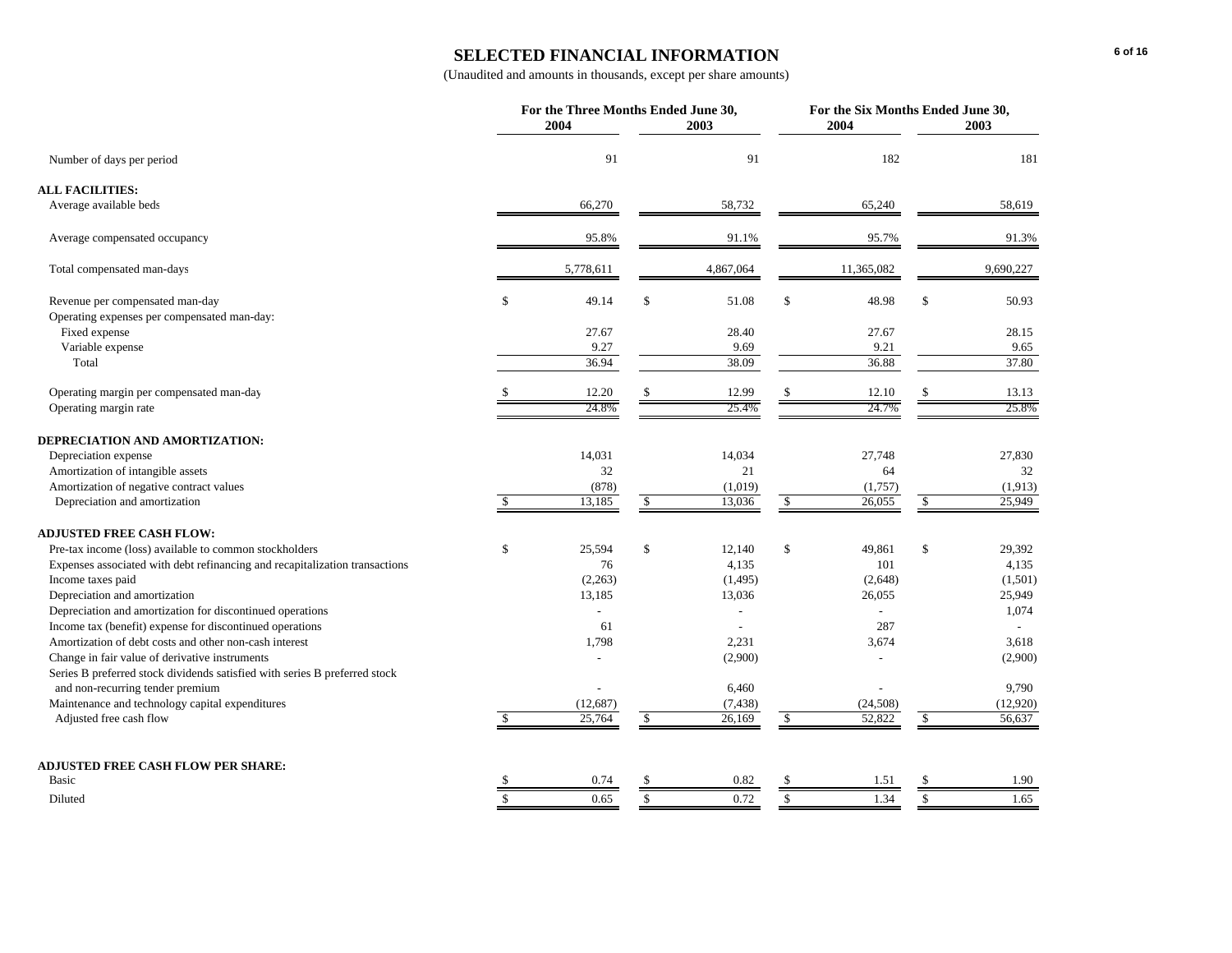### **SELECTED FINANCIAL INFORMATION**

| 2003<br><b>MANAGED ONLY FACILITIES:</b><br>\$<br>\$<br>\$<br>86,535<br>69,317<br>\$<br>168,839<br>137,903<br>Management revenue<br>Operating expenses:<br>Fixed expense<br>54,381<br>41,618<br>104,953<br>82,556<br>19,059<br>Variable expense<br>15,062<br>37,237<br>30,205<br>Total<br>73,440<br>56,680<br>142,190<br>112,761<br>Contribution<br>13,095<br>12,637<br>26,649<br>25,142<br>$\sqrt{2}$<br>$\mathcal{S}$<br>$\sqrt{2}$<br>S<br>Average available beds<br>25,226<br>24,196<br>17,688<br>17,688<br>102.0%<br>101.2%<br>102.1%<br>101.8%<br>Average compensated occupancy<br>2,322,184<br>4,482,576<br>Total compensated man-days<br>1,642,642<br>3,266,418<br>\$<br>$\mathbb{S}$<br>\$<br>42.20<br>$\$$<br>37.67<br>Revenue per compensated man-day<br>37.26<br>42.22<br>Operating expenses per compensated man-day:<br>Fixed expense<br>23.42<br>25.34<br>23.41<br>25.27<br>Variable expense<br>8.21<br>8.31<br>9.25<br>9.17<br>Total<br>31.63<br>34.51<br>31.72<br>34.52<br>7.69<br>5.95<br>7.70<br>Operating margin per compensated man-day<br>5.63<br>$\mathbb{S}$<br>$\mathcal{S}$<br>\$<br>18.2%<br>18.2%<br>Operating margin rate<br>15.1%<br>15.8%<br><b>OWNED AND MANAGED FACILITIES:</b><br>\$<br>\$<br>\$<br>\$<br>197,416<br>179,276<br>387,848<br>Management revenue<br>355,612<br>Operating expenses:<br>105,526<br>96,604<br>Fixed expense<br>209,506<br>190,269<br>Variable expense<br>34,521<br>32,113<br>67,492<br>63,246<br>Total<br>140,047<br>128,717<br>276,998<br>253,515<br>Contribution<br>57,369<br>50,559<br>110,850<br>102,097<br>$\mathbb{S}$<br>\$<br>$\mathbb{S}$<br>\$.<br>Average available beds<br>41,044<br>41,044<br>41,044<br>40,931<br>92.5%<br>86.3%<br>92.1%<br>86.7%<br>Average compensated occupancy<br>Total compensated man-days<br>3,456,427<br>3,224,422<br>6,882,506<br>6,423,809<br>\$<br>57.12<br>\$<br>55.60<br>$\mathbb{S}$<br>56.35<br>$\mathbb{S}$<br>Revenue per compensated man-day<br>55.36<br>Operating expenses per compensated man-day:<br>Fixed<br>30.53<br>29.62<br>29.96<br>30.44<br>Variable<br>9.99<br>9.81<br>9.85<br>9.96<br>Total<br>40.52<br>39.92<br>40.25<br>39.47<br>$\mathbf S$<br>Operating margin per compensated man-day<br>16.60<br><sup>\$</sup><br>15.68<br>\$<br>16.10<br>15.89<br>28.7%<br>29.1%<br>28.2%<br>28.6%<br>Operating margin rate |  | For the Three Months Ended June 30, |  | For the Six Months Ended June 30, |      |  |      |
|-----------------------------------------------------------------------------------------------------------------------------------------------------------------------------------------------------------------------------------------------------------------------------------------------------------------------------------------------------------------------------------------------------------------------------------------------------------------------------------------------------------------------------------------------------------------------------------------------------------------------------------------------------------------------------------------------------------------------------------------------------------------------------------------------------------------------------------------------------------------------------------------------------------------------------------------------------------------------------------------------------------------------------------------------------------------------------------------------------------------------------------------------------------------------------------------------------------------------------------------------------------------------------------------------------------------------------------------------------------------------------------------------------------------------------------------------------------------------------------------------------------------------------------------------------------------------------------------------------------------------------------------------------------------------------------------------------------------------------------------------------------------------------------------------------------------------------------------------------------------------------------------------------------------------------------------------------------------------------------------------------------------------------------------------------------------------------------------------------------------------------------------------------------------------------------------------------------------------------------------------------------------------------------------------------------------------------------------|--|-------------------------------------|--|-----------------------------------|------|--|------|
|                                                                                                                                                                                                                                                                                                                                                                                                                                                                                                                                                                                                                                                                                                                                                                                                                                                                                                                                                                                                                                                                                                                                                                                                                                                                                                                                                                                                                                                                                                                                                                                                                                                                                                                                                                                                                                                                                                                                                                                                                                                                                                                                                                                                                                                                                                                                         |  | 2004                                |  |                                   | 2004 |  | 2003 |
|                                                                                                                                                                                                                                                                                                                                                                                                                                                                                                                                                                                                                                                                                                                                                                                                                                                                                                                                                                                                                                                                                                                                                                                                                                                                                                                                                                                                                                                                                                                                                                                                                                                                                                                                                                                                                                                                                                                                                                                                                                                                                                                                                                                                                                                                                                                                         |  |                                     |  |                                   |      |  |      |
|                                                                                                                                                                                                                                                                                                                                                                                                                                                                                                                                                                                                                                                                                                                                                                                                                                                                                                                                                                                                                                                                                                                                                                                                                                                                                                                                                                                                                                                                                                                                                                                                                                                                                                                                                                                                                                                                                                                                                                                                                                                                                                                                                                                                                                                                                                                                         |  |                                     |  |                                   |      |  |      |
|                                                                                                                                                                                                                                                                                                                                                                                                                                                                                                                                                                                                                                                                                                                                                                                                                                                                                                                                                                                                                                                                                                                                                                                                                                                                                                                                                                                                                                                                                                                                                                                                                                                                                                                                                                                                                                                                                                                                                                                                                                                                                                                                                                                                                                                                                                                                         |  |                                     |  |                                   |      |  |      |
|                                                                                                                                                                                                                                                                                                                                                                                                                                                                                                                                                                                                                                                                                                                                                                                                                                                                                                                                                                                                                                                                                                                                                                                                                                                                                                                                                                                                                                                                                                                                                                                                                                                                                                                                                                                                                                                                                                                                                                                                                                                                                                                                                                                                                                                                                                                                         |  |                                     |  |                                   |      |  |      |
|                                                                                                                                                                                                                                                                                                                                                                                                                                                                                                                                                                                                                                                                                                                                                                                                                                                                                                                                                                                                                                                                                                                                                                                                                                                                                                                                                                                                                                                                                                                                                                                                                                                                                                                                                                                                                                                                                                                                                                                                                                                                                                                                                                                                                                                                                                                                         |  |                                     |  |                                   |      |  |      |
|                                                                                                                                                                                                                                                                                                                                                                                                                                                                                                                                                                                                                                                                                                                                                                                                                                                                                                                                                                                                                                                                                                                                                                                                                                                                                                                                                                                                                                                                                                                                                                                                                                                                                                                                                                                                                                                                                                                                                                                                                                                                                                                                                                                                                                                                                                                                         |  |                                     |  |                                   |      |  |      |
|                                                                                                                                                                                                                                                                                                                                                                                                                                                                                                                                                                                                                                                                                                                                                                                                                                                                                                                                                                                                                                                                                                                                                                                                                                                                                                                                                                                                                                                                                                                                                                                                                                                                                                                                                                                                                                                                                                                                                                                                                                                                                                                                                                                                                                                                                                                                         |  |                                     |  |                                   |      |  |      |
|                                                                                                                                                                                                                                                                                                                                                                                                                                                                                                                                                                                                                                                                                                                                                                                                                                                                                                                                                                                                                                                                                                                                                                                                                                                                                                                                                                                                                                                                                                                                                                                                                                                                                                                                                                                                                                                                                                                                                                                                                                                                                                                                                                                                                                                                                                                                         |  |                                     |  |                                   |      |  |      |
|                                                                                                                                                                                                                                                                                                                                                                                                                                                                                                                                                                                                                                                                                                                                                                                                                                                                                                                                                                                                                                                                                                                                                                                                                                                                                                                                                                                                                                                                                                                                                                                                                                                                                                                                                                                                                                                                                                                                                                                                                                                                                                                                                                                                                                                                                                                                         |  |                                     |  |                                   |      |  |      |
|                                                                                                                                                                                                                                                                                                                                                                                                                                                                                                                                                                                                                                                                                                                                                                                                                                                                                                                                                                                                                                                                                                                                                                                                                                                                                                                                                                                                                                                                                                                                                                                                                                                                                                                                                                                                                                                                                                                                                                                                                                                                                                                                                                                                                                                                                                                                         |  |                                     |  |                                   |      |  |      |
|                                                                                                                                                                                                                                                                                                                                                                                                                                                                                                                                                                                                                                                                                                                                                                                                                                                                                                                                                                                                                                                                                                                                                                                                                                                                                                                                                                                                                                                                                                                                                                                                                                                                                                                                                                                                                                                                                                                                                                                                                                                                                                                                                                                                                                                                                                                                         |  |                                     |  |                                   |      |  |      |
|                                                                                                                                                                                                                                                                                                                                                                                                                                                                                                                                                                                                                                                                                                                                                                                                                                                                                                                                                                                                                                                                                                                                                                                                                                                                                                                                                                                                                                                                                                                                                                                                                                                                                                                                                                                                                                                                                                                                                                                                                                                                                                                                                                                                                                                                                                                                         |  |                                     |  |                                   |      |  |      |
|                                                                                                                                                                                                                                                                                                                                                                                                                                                                                                                                                                                                                                                                                                                                                                                                                                                                                                                                                                                                                                                                                                                                                                                                                                                                                                                                                                                                                                                                                                                                                                                                                                                                                                                                                                                                                                                                                                                                                                                                                                                                                                                                                                                                                                                                                                                                         |  |                                     |  |                                   |      |  |      |
|                                                                                                                                                                                                                                                                                                                                                                                                                                                                                                                                                                                                                                                                                                                                                                                                                                                                                                                                                                                                                                                                                                                                                                                                                                                                                                                                                                                                                                                                                                                                                                                                                                                                                                                                                                                                                                                                                                                                                                                                                                                                                                                                                                                                                                                                                                                                         |  |                                     |  |                                   |      |  |      |
|                                                                                                                                                                                                                                                                                                                                                                                                                                                                                                                                                                                                                                                                                                                                                                                                                                                                                                                                                                                                                                                                                                                                                                                                                                                                                                                                                                                                                                                                                                                                                                                                                                                                                                                                                                                                                                                                                                                                                                                                                                                                                                                                                                                                                                                                                                                                         |  |                                     |  |                                   |      |  |      |
|                                                                                                                                                                                                                                                                                                                                                                                                                                                                                                                                                                                                                                                                                                                                                                                                                                                                                                                                                                                                                                                                                                                                                                                                                                                                                                                                                                                                                                                                                                                                                                                                                                                                                                                                                                                                                                                                                                                                                                                                                                                                                                                                                                                                                                                                                                                                         |  |                                     |  |                                   |      |  |      |
|                                                                                                                                                                                                                                                                                                                                                                                                                                                                                                                                                                                                                                                                                                                                                                                                                                                                                                                                                                                                                                                                                                                                                                                                                                                                                                                                                                                                                                                                                                                                                                                                                                                                                                                                                                                                                                                                                                                                                                                                                                                                                                                                                                                                                                                                                                                                         |  |                                     |  |                                   |      |  |      |
|                                                                                                                                                                                                                                                                                                                                                                                                                                                                                                                                                                                                                                                                                                                                                                                                                                                                                                                                                                                                                                                                                                                                                                                                                                                                                                                                                                                                                                                                                                                                                                                                                                                                                                                                                                                                                                                                                                                                                                                                                                                                                                                                                                                                                                                                                                                                         |  |                                     |  |                                   |      |  |      |
|                                                                                                                                                                                                                                                                                                                                                                                                                                                                                                                                                                                                                                                                                                                                                                                                                                                                                                                                                                                                                                                                                                                                                                                                                                                                                                                                                                                                                                                                                                                                                                                                                                                                                                                                                                                                                                                                                                                                                                                                                                                                                                                                                                                                                                                                                                                                         |  |                                     |  |                                   |      |  |      |
|                                                                                                                                                                                                                                                                                                                                                                                                                                                                                                                                                                                                                                                                                                                                                                                                                                                                                                                                                                                                                                                                                                                                                                                                                                                                                                                                                                                                                                                                                                                                                                                                                                                                                                                                                                                                                                                                                                                                                                                                                                                                                                                                                                                                                                                                                                                                         |  |                                     |  |                                   |      |  |      |
|                                                                                                                                                                                                                                                                                                                                                                                                                                                                                                                                                                                                                                                                                                                                                                                                                                                                                                                                                                                                                                                                                                                                                                                                                                                                                                                                                                                                                                                                                                                                                                                                                                                                                                                                                                                                                                                                                                                                                                                                                                                                                                                                                                                                                                                                                                                                         |  |                                     |  |                                   |      |  |      |
|                                                                                                                                                                                                                                                                                                                                                                                                                                                                                                                                                                                                                                                                                                                                                                                                                                                                                                                                                                                                                                                                                                                                                                                                                                                                                                                                                                                                                                                                                                                                                                                                                                                                                                                                                                                                                                                                                                                                                                                                                                                                                                                                                                                                                                                                                                                                         |  |                                     |  |                                   |      |  |      |
|                                                                                                                                                                                                                                                                                                                                                                                                                                                                                                                                                                                                                                                                                                                                                                                                                                                                                                                                                                                                                                                                                                                                                                                                                                                                                                                                                                                                                                                                                                                                                                                                                                                                                                                                                                                                                                                                                                                                                                                                                                                                                                                                                                                                                                                                                                                                         |  |                                     |  |                                   |      |  |      |
|                                                                                                                                                                                                                                                                                                                                                                                                                                                                                                                                                                                                                                                                                                                                                                                                                                                                                                                                                                                                                                                                                                                                                                                                                                                                                                                                                                                                                                                                                                                                                                                                                                                                                                                                                                                                                                                                                                                                                                                                                                                                                                                                                                                                                                                                                                                                         |  |                                     |  |                                   |      |  |      |
|                                                                                                                                                                                                                                                                                                                                                                                                                                                                                                                                                                                                                                                                                                                                                                                                                                                                                                                                                                                                                                                                                                                                                                                                                                                                                                                                                                                                                                                                                                                                                                                                                                                                                                                                                                                                                                                                                                                                                                                                                                                                                                                                                                                                                                                                                                                                         |  |                                     |  |                                   |      |  |      |
|                                                                                                                                                                                                                                                                                                                                                                                                                                                                                                                                                                                                                                                                                                                                                                                                                                                                                                                                                                                                                                                                                                                                                                                                                                                                                                                                                                                                                                                                                                                                                                                                                                                                                                                                                                                                                                                                                                                                                                                                                                                                                                                                                                                                                                                                                                                                         |  |                                     |  |                                   |      |  |      |
|                                                                                                                                                                                                                                                                                                                                                                                                                                                                                                                                                                                                                                                                                                                                                                                                                                                                                                                                                                                                                                                                                                                                                                                                                                                                                                                                                                                                                                                                                                                                                                                                                                                                                                                                                                                                                                                                                                                                                                                                                                                                                                                                                                                                                                                                                                                                         |  |                                     |  |                                   |      |  |      |
|                                                                                                                                                                                                                                                                                                                                                                                                                                                                                                                                                                                                                                                                                                                                                                                                                                                                                                                                                                                                                                                                                                                                                                                                                                                                                                                                                                                                                                                                                                                                                                                                                                                                                                                                                                                                                                                                                                                                                                                                                                                                                                                                                                                                                                                                                                                                         |  |                                     |  |                                   |      |  |      |
|                                                                                                                                                                                                                                                                                                                                                                                                                                                                                                                                                                                                                                                                                                                                                                                                                                                                                                                                                                                                                                                                                                                                                                                                                                                                                                                                                                                                                                                                                                                                                                                                                                                                                                                                                                                                                                                                                                                                                                                                                                                                                                                                                                                                                                                                                                                                         |  |                                     |  |                                   |      |  |      |
|                                                                                                                                                                                                                                                                                                                                                                                                                                                                                                                                                                                                                                                                                                                                                                                                                                                                                                                                                                                                                                                                                                                                                                                                                                                                                                                                                                                                                                                                                                                                                                                                                                                                                                                                                                                                                                                                                                                                                                                                                                                                                                                                                                                                                                                                                                                                         |  |                                     |  |                                   |      |  |      |
|                                                                                                                                                                                                                                                                                                                                                                                                                                                                                                                                                                                                                                                                                                                                                                                                                                                                                                                                                                                                                                                                                                                                                                                                                                                                                                                                                                                                                                                                                                                                                                                                                                                                                                                                                                                                                                                                                                                                                                                                                                                                                                                                                                                                                                                                                                                                         |  |                                     |  |                                   |      |  |      |
|                                                                                                                                                                                                                                                                                                                                                                                                                                                                                                                                                                                                                                                                                                                                                                                                                                                                                                                                                                                                                                                                                                                                                                                                                                                                                                                                                                                                                                                                                                                                                                                                                                                                                                                                                                                                                                                                                                                                                                                                                                                                                                                                                                                                                                                                                                                                         |  |                                     |  |                                   |      |  |      |
|                                                                                                                                                                                                                                                                                                                                                                                                                                                                                                                                                                                                                                                                                                                                                                                                                                                                                                                                                                                                                                                                                                                                                                                                                                                                                                                                                                                                                                                                                                                                                                                                                                                                                                                                                                                                                                                                                                                                                                                                                                                                                                                                                                                                                                                                                                                                         |  |                                     |  |                                   |      |  |      |
|                                                                                                                                                                                                                                                                                                                                                                                                                                                                                                                                                                                                                                                                                                                                                                                                                                                                                                                                                                                                                                                                                                                                                                                                                                                                                                                                                                                                                                                                                                                                                                                                                                                                                                                                                                                                                                                                                                                                                                                                                                                                                                                                                                                                                                                                                                                                         |  |                                     |  |                                   |      |  |      |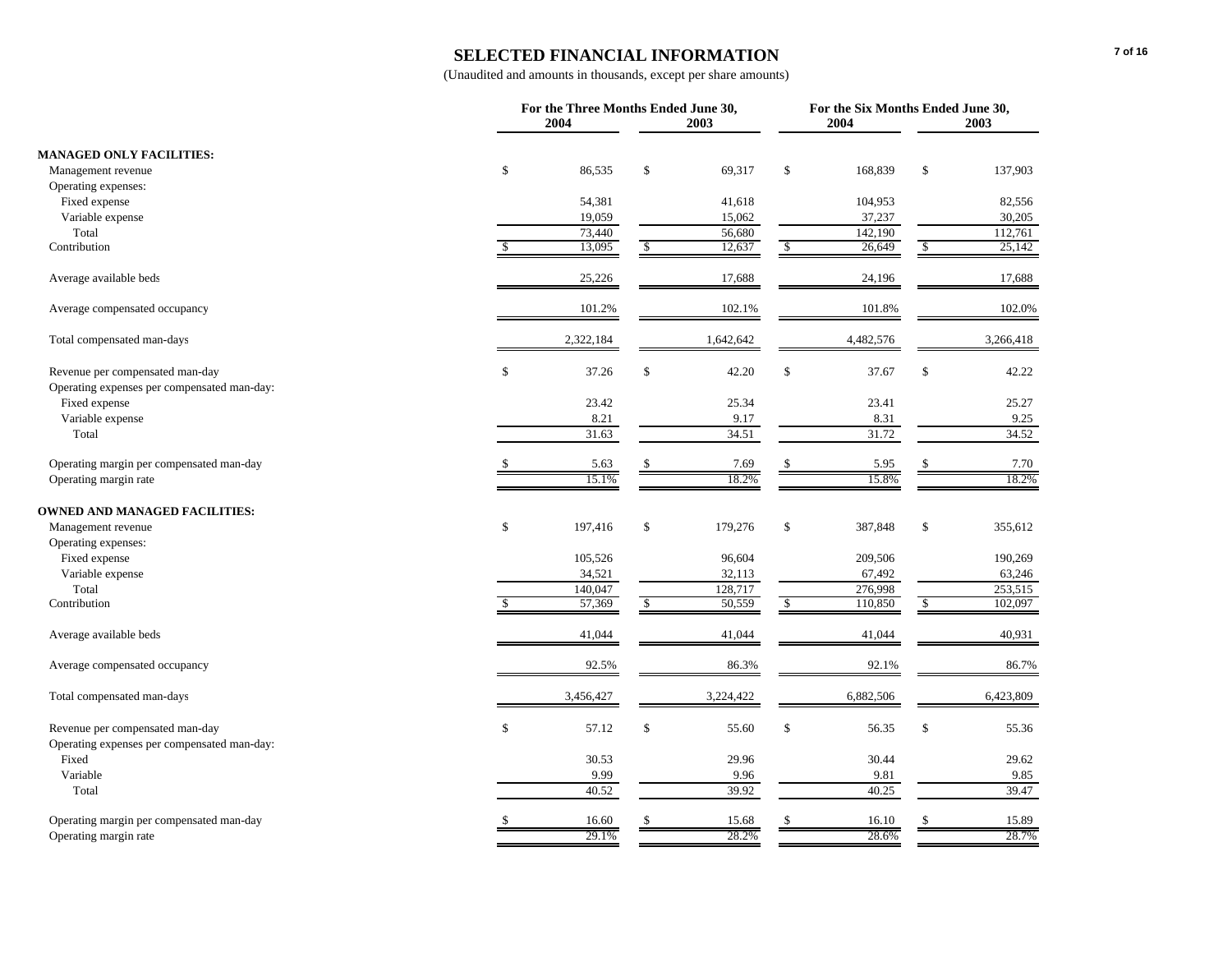# **ANALYSIS OF OUTSTANDING DEBT AND PREFERRED STOCK**

(Unaudited and amounts in thousands)

|                                   |          | Outstanding<br><b>Balance</b><br>12/31/2003 |    | Outstanding<br><b>Balance</b><br>6/30/2004 | <b>Stated</b><br><b>Interest</b><br>Rate | <b>Effective</b><br><b>Interest</b><br>Rate | 1) | <b>Maturity</b><br>Date | Callable/<br>Redeemable                                                                                                                                                                       |
|-----------------------------------|----------|---------------------------------------------|----|--------------------------------------------|------------------------------------------|---------------------------------------------|----|-------------------------|-----------------------------------------------------------------------------------------------------------------------------------------------------------------------------------------------|
| <b>Fixed Rate:</b>                |          |                                             |    |                                            |                                          |                                             |    |                         |                                                                                                                                                                                               |
| \$250.0 Million Senior Notes      | <b>S</b> | 250,000                                     | \$ | 250,000                                    | 9.875%                                   | 10.42%                                      |    | May 2009                | On or prior to May 1, 2005, 35% redeemable at 109.875% with proceeds<br>from equity offerings; on or after May 1, 2006, 100% redeemable at<br>various premium prices until May 1, 2008 at par |
| \$250.0 Million Senior Notes      |          | 250,000                                     |    | 250,000                                    | 7.50%                                    | 7.91%                                       |    | May 2011                | On or prior to May 1, 2006, 35% redeemable at 107.5% with proceeds<br>from equity offerings; on or after May 1, 2007, 100% redeemable at<br>various premium prices until May 1, 2009 at par   |
| \$200.0 Million Senior Notes      |          | 202,129                                     |    | 201,984                                    | 7.50%                                    | 7.65%                                       |    | May 2011                | On or prior to May 1, 2006, 35% redeemable at 107.5% with proceeds<br>from equity offerings; on or after May 1, 2007, 100% redeemable at<br>various premium prices until May 1, 2009 at par   |
| \$30.0 Million Convertible Notes  |          | 30,000                                      |    | 30,000                                     | 4.00%                                    | 4.02%                                       |    | February 2007           | Beginning March 1, 2005, may force conversion if the common stock<br>price is greater than \$13.38                                                                                            |
| Other Debt                        |          | 486                                         |    | 408                                        | Various                                  | Various                                     |    | Various                 |                                                                                                                                                                                               |
| <b>Total Fixed Rate Debt</b>      |          | 732,615                                     |    | 732,392                                    |                                          |                                             |    |                         |                                                                                                                                                                                               |
| <b>Floating Rate:</b>             |          |                                             |    |                                            |                                          |                                             |    |                         |                                                                                                                                                                                               |
| Lehman Credit Facility:<br>Term C |          | 270,813                                     |    |                                            |                                          |                                             |    |                         |                                                                                                                                                                                               |
| Term D                            |          |                                             |    | 270,813                                    | 4.20%                                    | 4.73%                                       | 2) | March 31, 2008          |                                                                                                                                                                                               |
| \$125.0 Million Revolver          |          |                                             |    |                                            | None                                     | None                                        | 3) | March 31, 2006          |                                                                                                                                                                                               |
| <b>Total Floating Rate Debt</b>   |          | 270,813                                     |    | 270,813                                    |                                          |                                             |    |                         |                                                                                                                                                                                               |
| <b>Grand Total Debt</b>           |          | 1,003,428                                   | -S | 1,003,205                                  | 7.09%                                    | 7.50%                                       |    | 5.38 Years              | 4)                                                                                                                                                                                            |

<sup>1)</sup> Includes amortization of debt issuance costs, net of debt premiums.

<sup>2)</sup> The variable interest rate on the Term D portion of the Lehman Credit Facility is LIBOR + 2.25%.

<sup>3)</sup> The variable interest rate is LIBOR + 3.50%. As of June 30, 2004, the Company had outstanding letters of credit totaling \$35.1 million, reducing the available borrowing capacity to \$89.9 million.

4) Represents the weighted average debt maturity in years.

#### *Debt Maturity Schedule:*

| Year                      |    | <b>Total Debt</b><br><b>Maturing</b>        | % of Debt<br><b>Maturing</b>               |         | % of Debt<br><b>Maturing</b> |  |
|---------------------------|----|---------------------------------------------|--------------------------------------------|---------|------------------------------|--|
| 2004                      | \$ | 913                                         |                                            | 0.09%   | 0.09%                        |  |
| 2005                      |    | 3.182                                       |                                            | 0.32%   | 0.41%                        |  |
| 2006                      |    | 3,133                                       |                                            | 0.31%   | 0.72%                        |  |
| 2007                      |    | 228,999                                     |                                            | 22.83%  | 23.55%                       |  |
| 2008                      |    | 66,301                                      |                                            | 6.61%   | 30.16%                       |  |
| <b>Thereafter</b>         |    | 700,677                                     |                                            | 69.84%  | 100.00%                      |  |
|                           | \$ | 1,003,205                                   |                                            | 100.00% |                              |  |
| <b>Preferred Stock:</b>   |    | Outstanding<br><b>Balance</b><br>12/31/2003 | Outstanding<br><b>Balance</b><br>6/30/2004 |         | <b>Dividend</b><br>Rate      |  |
| Series A Preferred Stock  | \$ | 7,500                                       | \$                                         |         | $8.0\%$ cash                 |  |
| Corios D Droformed Ctools | ¢  | 2250                                        | ¢                                          |         | $12.006$ and h               |  |

| Series B Pre<br>$S_{total}$<br>`atar. | 500<br>. <i>. .</i> |  | cash | $\frac{1}{2004}$ at \$24.46 per share plus<br>1 during the second quarter of 20<br>and the contract of the contract of the contract of the contract of the contract of the contract of the contract of<br>the contract of the contract of the contract of the contract of the contract of the contract of the contract of |
|---------------------------------------|---------------------|--|------|---------------------------------------------------------------------------------------------------------------------------------------------------------------------------------------------------------------------------------------------------------------------------------------------------------------------------|
|                                       |                     |  |      | dividends accrued and unpaid through the redemption date                                                                                                                                                                                                                                                                  |

Redeemed during the first quarter of 2004 at \$25.00 per share plus dividends accrued and unpaid through the redemption date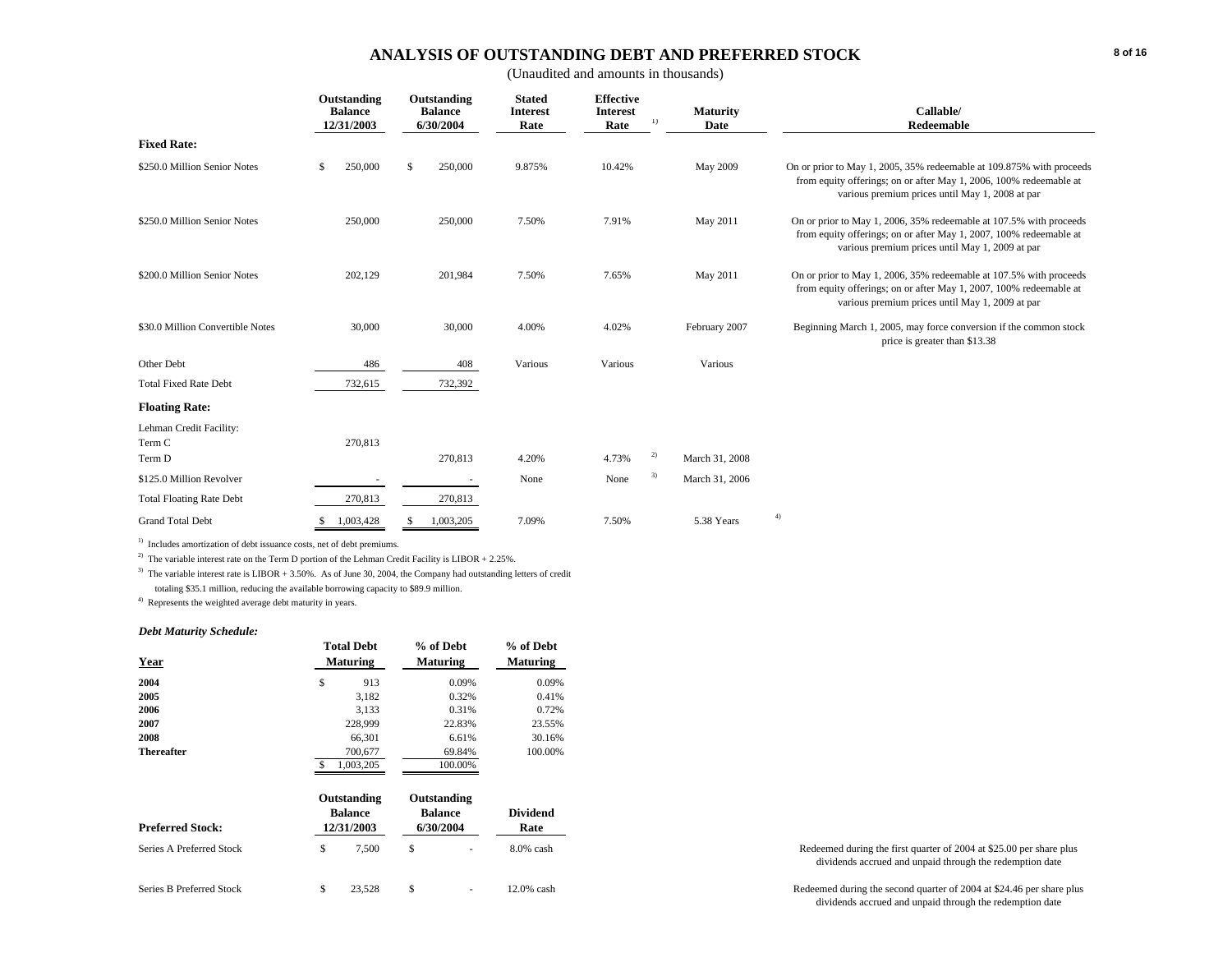# **SELECTED OPERATING RATIOS**

(Unaudited and amounts in thousands, except per share amounts)

|                                                                                                             |                       | For the Three Months Ended June 30, |                         | For the Six Months Ended June 30, |
|-------------------------------------------------------------------------------------------------------------|-----------------------|-------------------------------------|-------------------------|-----------------------------------|
|                                                                                                             | 2004                  | 2003                                | 2004                    | 2003                              |
| <b>COVERAGE RATIOS:</b>                                                                                     |                       |                                     |                         |                                   |
| Interest coverage ratio (Adjusted EBITDA/Interest incurred) (x)                                             | 3.2                   | 3.0                                 | 3.1                     | 3.1                               |
| Debt service coverage ratio (Adjusted EBITDA/(Interest incurred + Scheduled principal pmts)) $(x)$          | 3.2                   | 2.8                                 | 3.1                     | 2.6                               |
| Fixed charge coverage ratio (Adjusted EBITDA/(Interest incurred $+$ Scheduled prin pmts $+$ Pfd dist.)) (x) | 3.0                   | 2.0                                 | 3.0                     | 2.0                               |
| Senior debt coverage ratio (Senior debt/Annualized Adjusted EBITDA) (x)                                     | 4.3                   | 4.7                                 | 4.3                     | 4.7                               |
| Total debt and preferred stock coverage ratio (Total debt and pfd stk/Annualized Adjusted EBITDA) (x)       | 4.4                   | 5.0                                 | 4.5                     | 4.9                               |
| Accounts receivable turnover (Annualized revenues/Accounts receivable) (x)                                  | 7.3                   | 7.6                                 | 7.2                     | 7.5                               |
| <b>DEBT/EQUITY RATIOS:</b>                                                                                  |                       |                                     |                         |                                   |
| Total debt/Total market capitalization                                                                      | 41.9%                 | 53.3%                               | 41.9%                   | 53.3%                             |
| Total debt/Equity market capitalization                                                                     | 72.2%                 | 114.2%                              | 72.2%                   | 114.2%                            |
| Total debt/Book equity capitalization                                                                       | 128.9%                | 155.6%                              | 128.9%                  | 155.6%                            |
| Total debt/Gross book value of real estate assets                                                           | 52.3%                 | 57.8%                               | 52.3%                   | 57.8%                             |
| <b>RETURN ON INVESTMENT RATIOS:</b>                                                                         |                       |                                     |                         |                                   |
| Annualized return on operating real estate investments                                                      |                       |                                     |                         |                                   |
| (Annualized Adjusted EBITDA/Average operating real estate investments (undepreciated book value)*)          | 12.0%                 | 12.0%                               | 11.9%                   | 12.2%                             |
| Annualized return on total assets                                                                           |                       |                                     |                         |                                   |
| (Annualized Adjusted EBITDA/Average total assets (undepreciated book value)*)                               | 10.1%                 | 10.3%                               | 10.1%                   | 10.5%                             |
| <b>OVERHEAD RATIOS:</b>                                                                                     |                       |                                     |                         |                                   |
| Annualized general & administrative expenses/Average total assets (undepreciated book value)*               | 2.2%                  | 1.9%                                | 2.1%                    | 1.9%                              |
| General & administrative expenses/Total revenues                                                            | 4.2%                  | 3.9%                                | 4.1%                    | 3.9%                              |
| <b>INTEREST EXPENSE, NET</b>                                                                                |                       |                                     |                         |                                   |
| Interest income from continuing operations                                                                  | $\mathbb{S}$<br>(946) | \$<br>(674)                         | \$<br>(1,937)           | \$<br>(1,684)                     |
| Interest incurred                                                                                           | 17,950                | 18,102                              | 35,941                  | 35,447                            |
| Amortization of debt costs and other non-cash interest                                                      | 1,798                 | 2,231                               | 3,674                   | 3,618                             |
| Capitalized interest                                                                                        | (1, 465)              | $\overline{\phantom{a}}$            | (2,700)                 | $\overline{a}$                    |
| Interest expense, net                                                                                       | 17,337                | 19,659<br>\$                        | $\mathcal{S}$<br>34,978 | 37,381<br>\$                      |
| <b>EBITDA CALCULATION:</b>                                                                                  |                       |                                     |                         |                                   |
| Net income                                                                                                  | \$<br>15,424          | $\mathcal{S}$<br>20,230             | $\mathbb{S}$<br>30,608  | \$<br>43,132                      |
| Interest expense, net                                                                                       | 17,337                | 19,659                              | 34,978                  | 37,381                            |
| Depreciation and amortization                                                                               | 13,185                | 13,036                              | 26,055                  | 25,949                            |
| Income tax (benefit) expense                                                                                | 10,818                |                                     | 20,715                  | (170)                             |
| (Income) loss from discontinued operations, net of taxes                                                    | (91)                  | $\overline{\phantom{a}}$            | (429)                   | 1,692                             |
| <b>EBITDA</b>                                                                                               | 56,673                | 52,925                              | 111,927                 | 107,984                           |
| Expenses associated with debt refinancing and recapitalization transactions                                 | 76                    | 4,135                               | 101                     | 4,135                             |
| Change in fair value of derivative instruments                                                              |                       | (2,900)                             |                         | (2,900)                           |
| <b>ADJUSTED EBITDA</b>                                                                                      | 56,749<br>-S          | 54,160<br>-S                        | 112,028<br>-S           | 109,219<br>-S                     |

*\*Calculated as a simple average (beginning of period plus end of period divided by 2)*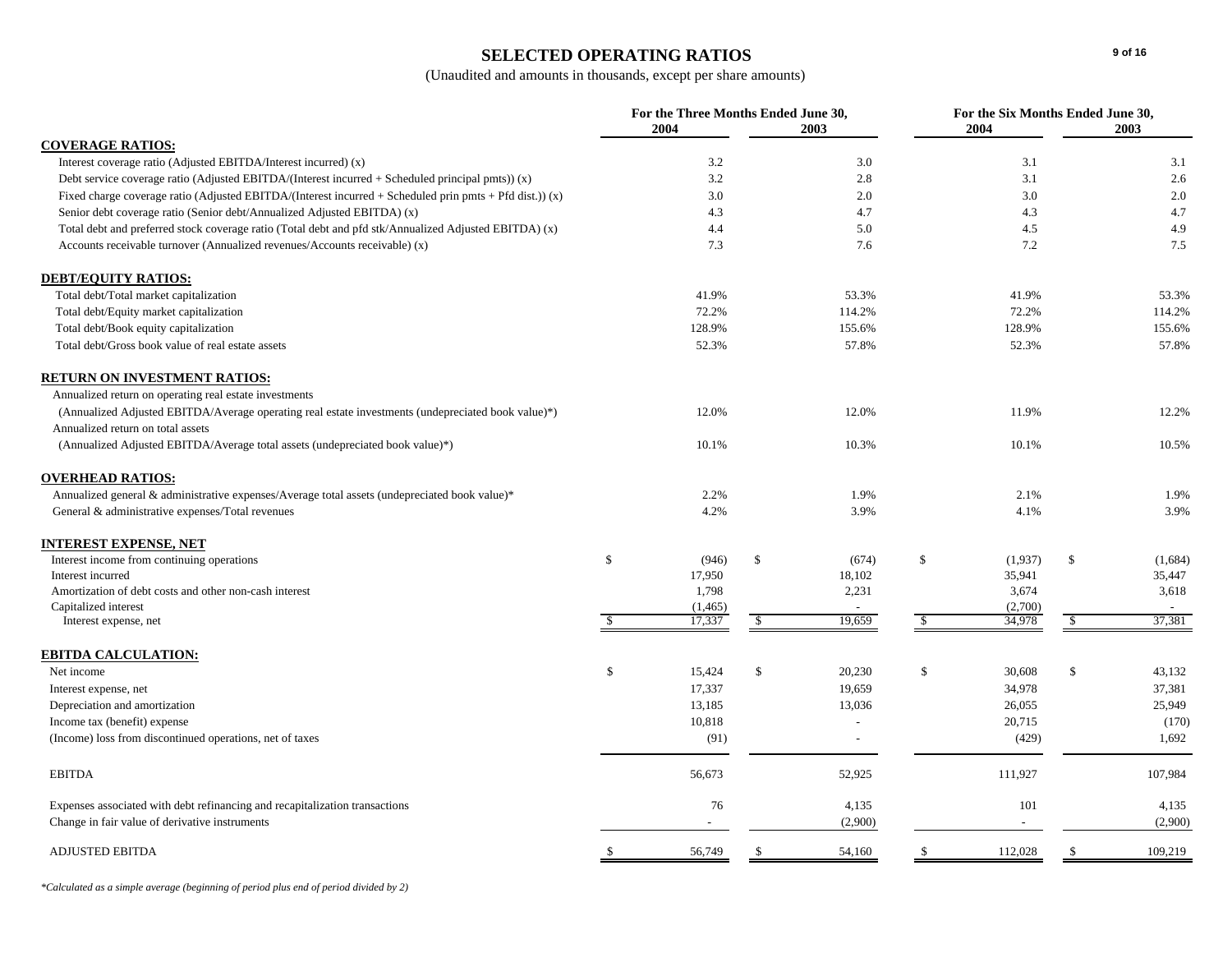| <b>Facility Name</b>                                               | <b>Year Constructed</b><br>(A) | <b>Primary Customer</b>  | Design<br>Capacity $(B)$ | <b>Security</b><br>Level | <b>Facility Type</b><br>(C) | Term     | Remaining<br>Renewal<br><b>Options</b> (D) | Compensated<br>Occupancy % for<br>the Quarter<br>ended 6/30/04 |
|--------------------------------------------------------------------|--------------------------------|--------------------------|--------------------------|--------------------------|-----------------------------|----------|--------------------------------------------|----------------------------------------------------------------|
| <b>Owned and Managed Facilities:</b>                               |                                |                          |                          |                          |                             |          |                                            |                                                                |
| Central Arizona Detention Center<br>Florence, Arizona              | 1994, 1998                     | <b>USMS</b>              | 2,304                    | Multi                    | Detention                   | $May-05$ | $(3)$ 1 year                               | 144.17%                                                        |
| Eloy Detention Center<br>Eloy, Arizona                             | 1995, 1996                     | BOP, ICE                 | 1,500                    | Medium                   | Detention                   | Feb-05   | $(4)$ 1 year                               | 93.68%                                                         |
| <b>Florence Correctional Center</b><br>Florence, Arizona           | 1999                           | State of Alaska          | 1,600                    | Multi                    | Correctional                | Oct-04   |                                            | 112.76%                                                        |
| California City Correctional Center<br>California City, California | 1999                           | <b>BOP</b>               | 2,304                    | Medium                   | Correctional                | Sep-04   | $(6)$ 1 year                               | 113.93%                                                        |
| San Diego Correctional Facility (E)<br>San Diego, California       | 1999, 2000                     | ICE                      | 1,232                    | Minimum/<br>Medium       | Detention                   | Dec-04   |                                            | 101.41%                                                        |
| <b>Bent County Correctional Facility</b><br>Las Animas, Colorado   | 1992, 1997                     | State of Colorado        | 700                      | Medium                   | Correctional                | $Jun-05$ | $(2)$ 1 year                               | 100.44%                                                        |
| Crowley County Correctional Facility<br>Olney Springs, Colorado    | 1998                           | State of Colorado        | 1,200                    | Medium                   | Correctional                | $Jun-05$ | $(2)$ 1 year                               | 82.97%                                                         |
| Huerfano County Correctional Center (F)<br>Walsenburg, Colorado    | 1997                           | State of Colorado        | 752                      | Medium                   | Correctional                | $Jun-05$ | $(2)$ 1 year                               | 93.17%                                                         |
| Kit Carson Correctional Center<br>Burlington, Colorado             | 1998                           | State of Colorado        | 768                      | Medium                   | Correctional                | $Jun-05$ | $(2)$ 1 year                               | 102.21%                                                        |
| Coffee Correctional Facility (G)<br>Nicholls, Georgia              | 1998, 1999                     | State of Georgia         | 1,524                    | Medium                   | Correctional                | $Jul-04$ | $(15)$ 1 year                              | 97.92%                                                         |
| McRae Correctional Facility<br>McRae, Georgia                      | 2000, 2002                     | <b>BOP</b>               | 1,524                    | Medium                   | Correctional                | Dec-05   | $(7)$ 1 year                               | 110.70%                                                        |
| Wheeler Correctional Facility (G)<br>Alamo, Georgia                | 1998, 1999                     | State of Georgia         | 1,524                    | Medium                   | Correctional                | $Jul-04$ | $(15)$ 1 year                              | 98.02%                                                         |
| <b>Leavenworth Detention Center</b><br>Leavenworth, Kansas         | 1992, 2000                     | <b>USMS</b>              | 483                      | Maximum                  | Detention                   | Dec-04   | $(1)$ 1 year                               | 141.01%                                                        |
| Lee Adjustment Center<br>Beattyville, Kentucky                     | 1990                           | Commonwealth of Kentucky | 756                      | Minimum/<br>Medium       | Correctional                | May-05   | $(2)$ 2 year                               | 96.18%                                                         |
| Marion Adjustment Center<br>St. Mary, Kentucky                     | 1955, 1988                     | Commonwealth of Kentucky | 790                      | Minimum                  | Correctional                | Dec-07   | $(3)$ 2 year                               | 96.61%                                                         |
| Otter Creek Correctional Center<br>Wheelwright, Kentucky           | 1993                           | State of Indiana         | 656                      | Minimum/<br>Medium       | Correctional                | $Jan-11$ |                                            | 99.37%                                                         |
| Prairie Correctional Facility<br>Appleton, Minnesota               | 1991                           | State of Wisconsin       | 1,338                    | Medium                   | Correctional                | $Dec-05$ | $(2)$ 1 year                               | 80.98%                                                         |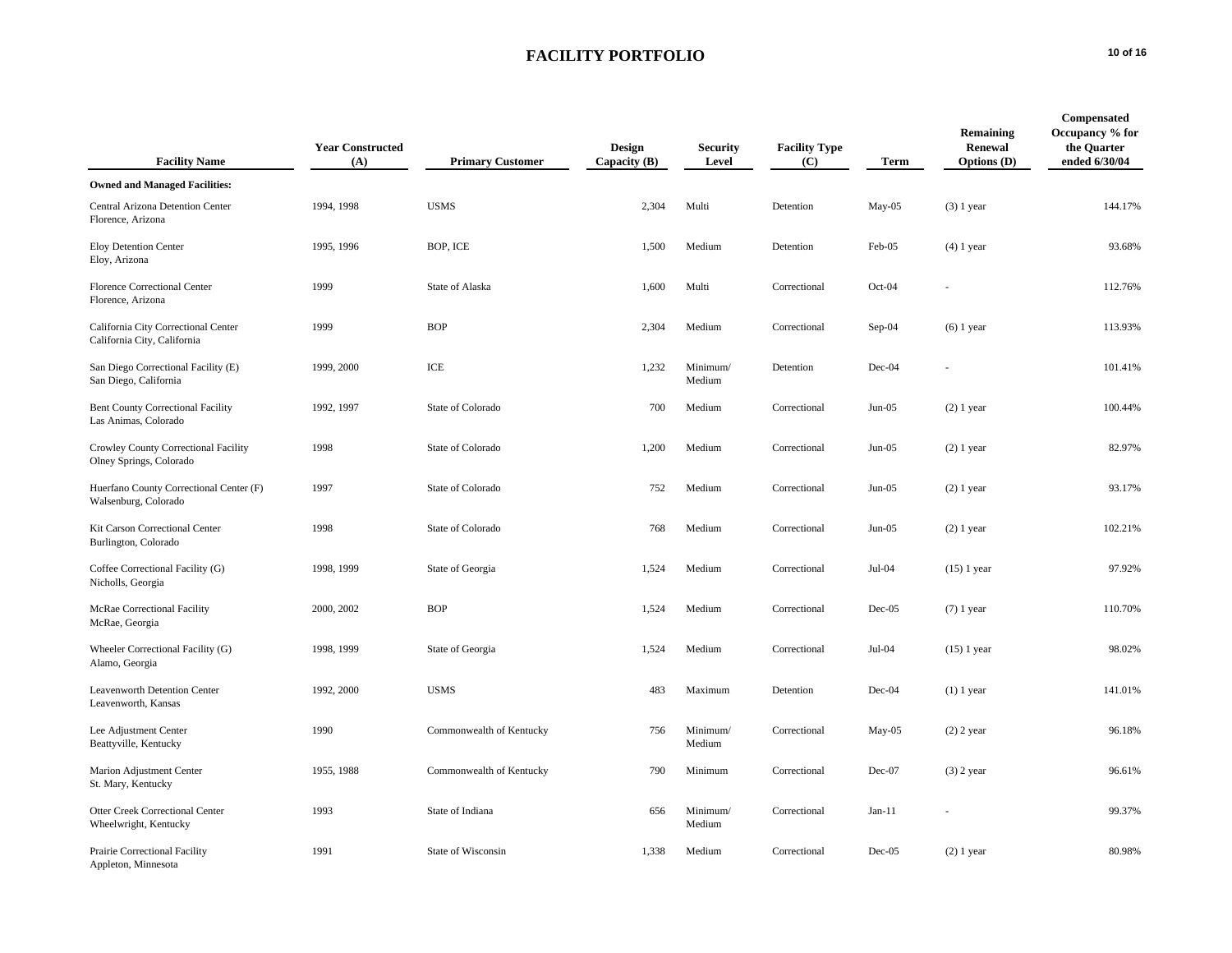| <b>Facility Name</b>                                                   | <b>Year Constructed</b><br>(A) | <b>Primary Customer</b>   | Design<br>Capacity (B) | <b>Security</b><br>Level | <b>Facility Type</b><br>$\left( \mathbf{C}\right)$ | Term       | Remaining<br>Renewal<br><b>Options</b> (D) | Compensated<br>Occupancy % for<br>the Quarter<br>ended 6/30/04 |
|------------------------------------------------------------------------|--------------------------------|---------------------------|------------------------|--------------------------|----------------------------------------------------|------------|--------------------------------------------|----------------------------------------------------------------|
| Tallahatchie County Correctional Facility (H)<br>Tutwiler, Mississippi | 2000                           | State of Hawaii (I)       | 1,104                  | Medium                   | Correctional                                       | $Jun-06$   |                                            | 27.70%                                                         |
| Crossroads Correctional Center (J)<br>Shelby, Montana                  | 1999                           | State of Montana          | 512                    | Multi                    | Correctional                                       | $Jun-05$   | $(7)$ 2 year                               | 96.71%                                                         |
| Cibola County Corrections Center<br>Milan, New Mexico                  | 1994, 1999                     | <b>BOP</b>                | 1,072                  | Medium                   | Correctional                                       | $Sep-04$   | $(6)$ 1 year                               | 94.43%                                                         |
| New Mexico Women's Correctional Facility<br>Grants, New Mexico         | 1989, 2000                     | State of New Mexico       | 596                    | Multi                    | Correctional                                       | $Jun-04$   | $(1)$ 1 year                               | 98.49%                                                         |
| <b>Torrance County Detention Facility</b><br>Estancia, New Mexico      | 1990, 1997                     | <b>USMS</b>               | 910                    | Multi                    | Detention                                          | Indefinite |                                            | 97.31%                                                         |
| Northeast Ohio Correctional Center (K)<br>Youngstown, Ohio             | 1997                           | <b>USMS</b>               | 2,016                  | Medium                   | Correctional                                       | $Nov-04$   | $(4)$ 1 year                               | 4.76%                                                          |
| Cimarron Correctional Facility (L)<br>Cushing, Oklahoma                | 1997                           | State of Oklahoma         | 960                    | Medium                   | Correctional                                       | $Jun-04$   |                                            | 99.27%                                                         |
| Davis Correctional Facility (L)<br>Holdenville, Oklahoma               | 1996                           | State of Oklahoma         | 960                    | Medium                   | Correctional                                       | $Jun-04$   |                                            | 99.20%                                                         |
| Diamondback Correctional Facility<br>Watonga, Oklahoma                 | 1998, 2000                     | State of Arizona          | 2,160                  | Medium                   | Correctional                                       | $Jun-05$   | $(2)$ 1 year                               | 92.08%                                                         |
| North Fork Correctional Facility (M)<br>Sayre, Oklahoma                | 1998                           |                           | 1,440                  | Medium                   | Correctional                                       |            |                                            | 0.00%                                                          |
| West Tennessee Detention Facility<br>Mason, Tennessee                  | 1990, 1996                     | <b>USMS</b>               | 600                    | Multi                    | Detention                                          | Feb-05     | $(2)$ 1 year                               | 65.85%                                                         |
| Shelby Training Center (N)<br>Memphis, Tennessee                       | 1986, 1995                     | Shelby County, TN         | 200                    | Secure                   | Juvenile                                           | Apr- $15$  |                                            | 91.10%                                                         |
| Whiteville Correctional Facility (O)<br>Whiteville, Tennessee          | 1998                           | <b>State of Tennessee</b> | 1,536                  | Medium                   | Correctional                                       | $Sep-05$   | $(2)$ 1 year                               | 95.85%                                                         |
| <b>Bridgeport Pre-Parole Transfer Facility</b><br>Bridgeport, Texas    | 1989                           | <b>State of Texas</b>     | 200                    | Medium                   | Correctional                                       | Feb-07     | $(4)$ 1 year                               | 97.25%                                                         |
| <b>Eden Detention Center</b><br>Eden, Texas                            | 1990                           | <b>BOP</b>                | 1,225                  | Medium                   | Correctional                                       | Apr- $05$  | $(2)$ 1 year                               | 106.38%                                                        |
| <b>Houston Processing Center</b><br>Houston, Texas                     | 1984                           | ICE                       | 411                    | Medium                   | Detention                                          | $Sep-04$   | $(4)$ 1 year                               | 118.83%                                                        |
| <b>Laredo Processing Center</b><br>Laredo, Texas                       | 1985, 1990                     | ICE                       | 258                    | Minimum/<br>Medium       | Detention                                          | $Sep-04$   |                                            | 148.96%                                                        |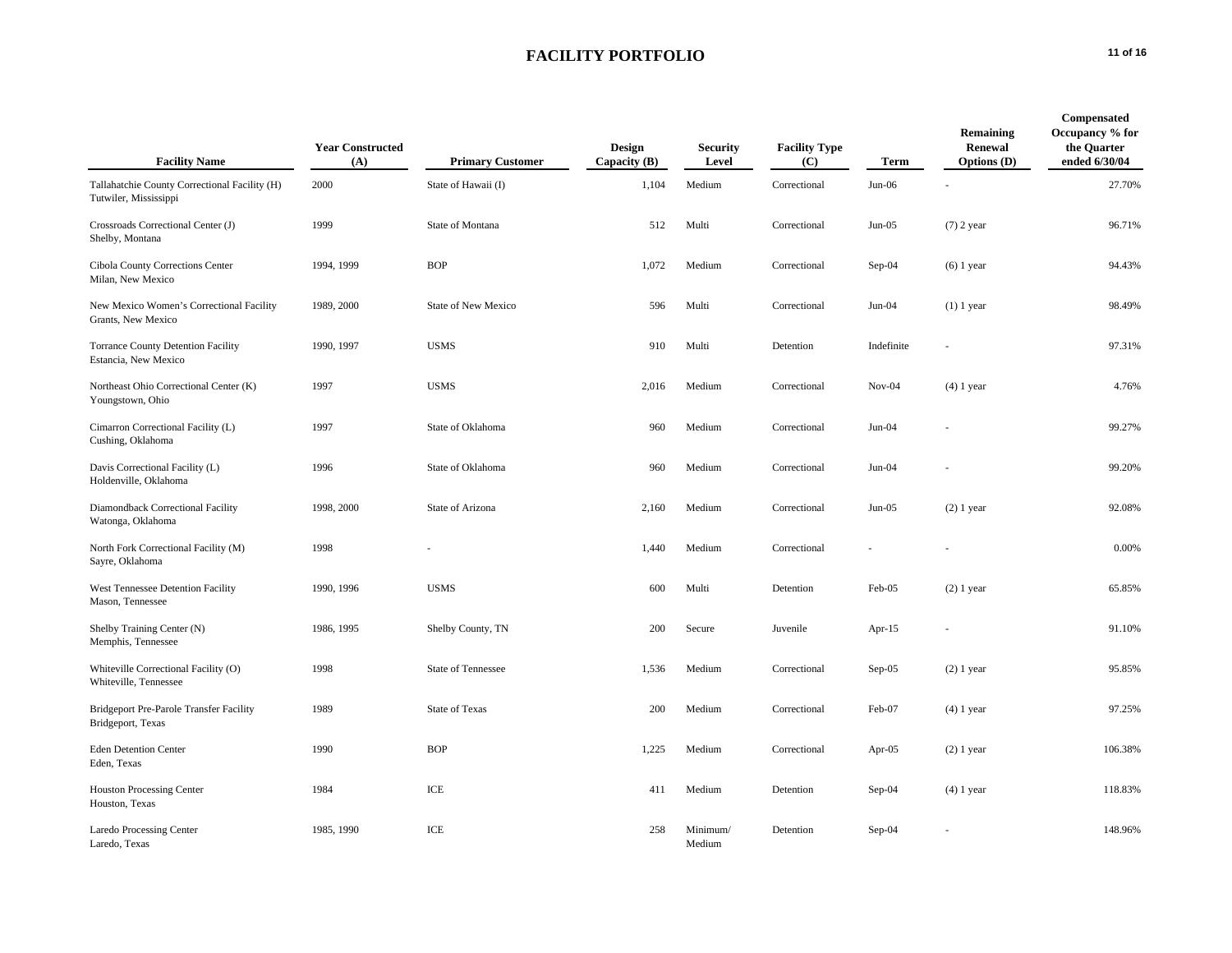| <b>Facility Name</b>                                                                     | <b>Year Constructed</b><br>(A) | <b>Primary Customer</b> | Design<br>Capacity $(B)$ | <b>Security</b><br>Level | <b>Facility Type</b><br>(C) | Term      | Remaining<br>Renewal<br><b>Options</b> (D) | Compensated<br>Occupancy % for<br>the Quarter<br>ended 6/30/04 |
|------------------------------------------------------------------------------------------|--------------------------------|-------------------------|--------------------------|--------------------------|-----------------------------|-----------|--------------------------------------------|----------------------------------------------------------------|
| Webb County Detention Center<br>Laredo, Texas                                            | 1998                           | <b>USMS</b>             | 480                      | Medium                   | Detention                   | Aug- $05$ |                                            | 127.37%                                                        |
| Mineral Wells Pre-Parole Transfer Facility<br>Mineral Wells, Texas                       | 1995                           | <b>State of Texas</b>   | 2,103                    | Minimum                  | Correctional                | Feb-07    | $(4)$ 1 year                               | 98.03%                                                         |
| T. Don Hutto Correctional Center<br>Taylor, Texas                                        | 1997                           | <b>USMS</b>             | 480                      | Minimum                  | Correctional                | Aug-04    | indefinite                                 | 42.99%                                                         |
| D.C. Correctional Treatment Facility (P)<br>Washington D.C.                              | 1992                           | District of Columbia    | 866                      | Medium                   | Detention                   | $Mar-17$  |                                            | 142.95%                                                        |
| Total design capacity for Owned and Managed Facilities (38 Owned and Managed Facilities) |                                |                         | 41,044                   |                          |                             |           |                                            |                                                                |
| <b>Managed Only Facilities:</b>                                                          |                                |                         |                          |                          |                             |           |                                            |                                                                |
| <b>Bay Correctional Facility</b><br>Panama City, Florida                                 | N/A                            | State of Florida        | 750                      | Medium                   | Correctional                | $Jun-05$  |                                            | 99.50%                                                         |
| Bay County Jail and Annex<br>Panama City, Florida                                        | N/A                            | Bay County, FL          | 677                      | Multi                    | Detention                   | $Sep-06$  |                                            | 154.57%                                                        |
| Citrus County Detention Facility<br>Lecanto, Florida                                     | N/A                            | Citrus County, FL       | 400                      | Multi                    | Detention                   | $Sep-05$  | $(1)$ 5 year                               | 104.65%                                                        |
| Gadsden Correctional Institution<br>Quincy, Florida                                      | N/A                            | State of Florida        | 896                      | Minimum/<br>Medium       | Correctional                | $Jun-05$  |                                            | 115.10%                                                        |
| Hernando County Jail<br>Brooksville, Florida                                             | N/A                            | Hernando County, FL     | 302                      | Multi                    | Detention                   | $Oct-10$  |                                            | 136.22%                                                        |
| Lake City Correctional Facility<br>Lake City, Florida                                    | N/A                            | State of Florida        | 350                      | Secure                   | Correctional                | $Jun-05$  |                                            | 99.42%                                                         |
| Idaho Correctional Center<br>Boise, Idaho                                                | N/A                            | State of Idaho          | 1,270                    | Minimum/<br>Medium       | Correctional                | $Jun-05$  |                                            | 100.74%                                                        |
| Marion County Jail<br>Indianapolis, Indiana                                              | N/A                            | Marion County, IN       | 670                      | Multi                    | Detention                   | $Nov-05$  |                                            | 145.25%                                                        |
| Winn Correctional Center<br>Winnfield, Louisiana                                         | N/A                            | State of Louisiana      | 1,538                    | Medium/<br>Maximum       | Correctional                | Sep-06    | $(1)$ 2 year                               | 95.00%                                                         |
| Delta Correctional Facility<br>Greenwood, Mississippi                                    | N/A                            | State of Mississippi    | 1,016                    | Minimum/<br>Medium       | Correctional                | Mar-05    | $(1)$ 2 year                               | 58.05%                                                         |
| Wilkinson County Correctional Facility<br>Woodville, Mississippi                         | N/A                            | State of Mississippi    | 1,000                    | Medium                   | Correctional                | $Sep-05$  | $(3)$ 1 year                               | 99.31%                                                         |
| Southern Nevada Women's Correctional<br>Center $(Q)$<br>Las Vegas, Nevada                | N/A                            | State of Nevada         | 500                      | Multi                    | Correctional                | $Oct-04$  | 3 year indefinite                          | 91.70%                                                         |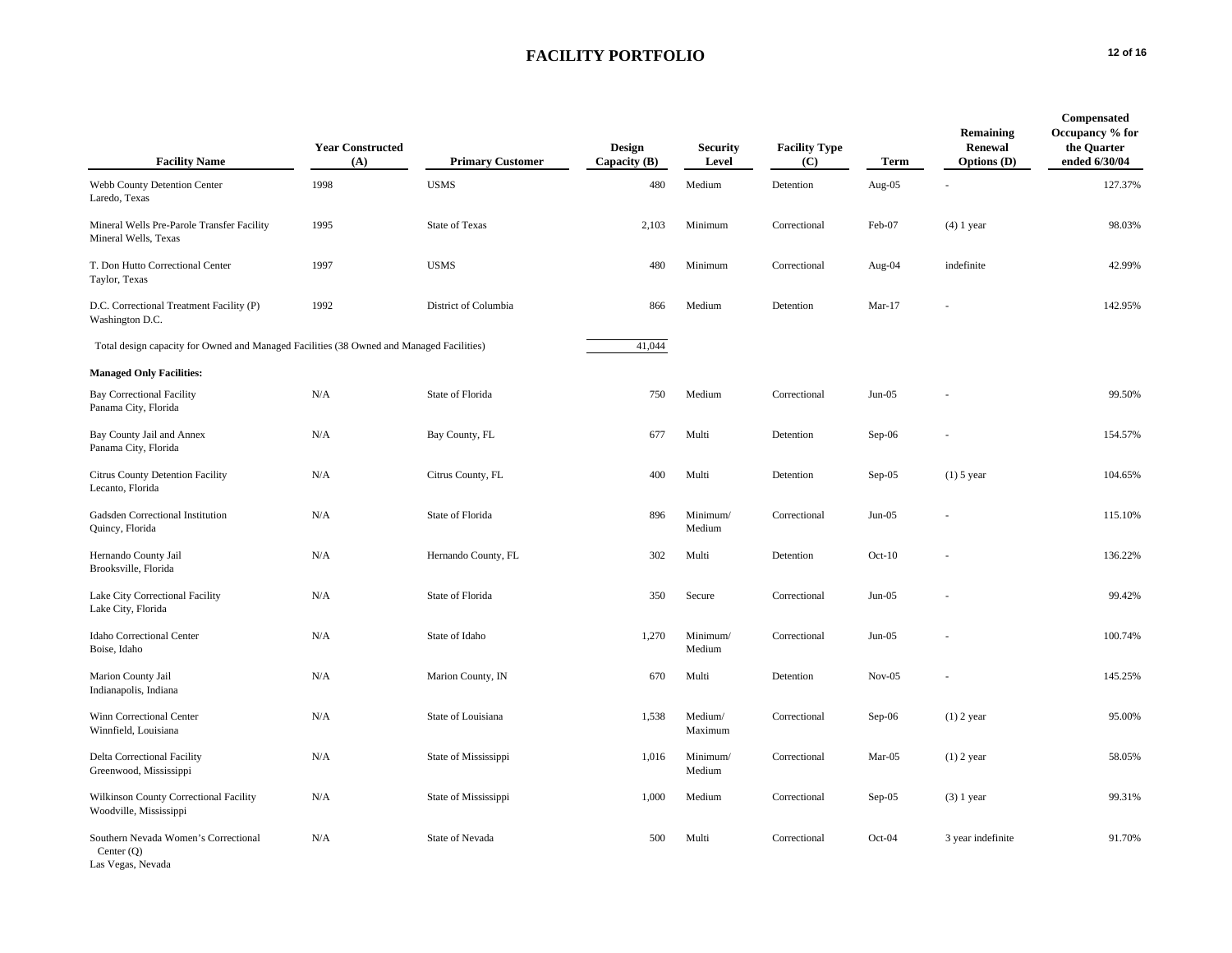| <b>Facility Name</b>                                                           | <b>Year Constructed</b><br>(A) | <b>Primary Customer</b>   | <b>Design</b><br>Capacity $(B)$ | <b>Security</b><br>Level | <b>Facility Type</b><br>(C) | Term       | Remaining<br>Renewal<br><b>Options</b> (D) | Compensated<br>Occupancy % for<br>the Quarter<br>ended 6/30/04 |
|--------------------------------------------------------------------------------|--------------------------------|---------------------------|---------------------------------|--------------------------|-----------------------------|------------|--------------------------------------------|----------------------------------------------------------------|
| Elizabeth Detention Center<br>Elizabeth, New Jersey                            | N/A                            | ICE                       | 300                             | Minimum                  | Detention                   | $Jan-05$   |                                            | 81.01%                                                         |
| David L. Moss Criminal Justice Center<br>Tulsa, Oklahoma                       | N/A                            | Tulsa County, OK          | 1,440                           | Multi                    | Detention                   | $Jun-05$   | $(2)$ 1 year                               | 89.75%                                                         |
| Silverdale Facilities<br>Chattanooga, Tennessee                                | N/A                            | Hamilton County, TN       | 784                             | Multi                    | Detention                   | $Sep-04$   | $(3)$ 4 year                               | 94.92%                                                         |
| South Central Correctional Center<br>Clifton, Tennessee                        | N/A                            | <b>State of Tennessee</b> | 1,506                           | Medium                   | Correctional                | $Jun-05$   | $(1)$ 2 year                               | 107.67%                                                        |
| Tall Trees (R)<br>Memphis, Tennessee                                           | N/A                            | Shelby County, TN         | 63                              | Non-secure               | Juvenile                    | Indefinite |                                            | 70.61%                                                         |
| Metro-Davidson County Detention Facility<br>Nashville, Tennessee               | N/A                            | Davidson County, TN       | 1,092                           | Multi                    | Detention                   | $Jul-06$   | $(2)$ 1 year                               | 119.03%                                                        |
| Hardeman County Correctional Facility<br>Whiteville, Tennessee                 | N/A                            | <b>State of Tennessee</b> | 2,016                           | Medium                   | Correctional                | $Jul-05$   | $(1)$ 2 year                               | 97.38%                                                         |
| B. M. Moore Correctional Center<br>Overton, Texas                              | N/A                            | <b>State of Texas</b>     | 500                             | Minimum/<br>Medium       | Correctional                | $Jan-07$   | $(2)$ 1 year                               | 99.58%                                                         |
| <b>Bartlett State Jail</b><br>Bartlett, Texas                                  | N/A                            | <b>State of Texas</b>     | 962                             | Minimum/<br>Medium       | Correctional                | $Jan-07$   | $(4)$ 1 year                               | 103.73%                                                        |
| Bradshaw State Jail<br>Henderson, Texas                                        | N/A                            | <b>State of Texas</b>     | 1,980                           | Minimum/<br>Medium       | Correctional                | $Jan-07$   | $(4)$ 1 year                               | 99.70%                                                         |
| Dawson State Jail<br>Dallas, Texas                                             | N/A                            | <b>State of Texas</b>     | 2,216                           | Minimum/<br>Medium       | Correctional                | Jan-07     | $(4)$ 1 year                               | 97.70%                                                         |
| <b>Diboll Correctional Center</b><br>Diboll, Texas                             | N/A                            | <b>State of Texas</b>     | 518                             | Minimum/<br>Medium       | Correctional                | $Jan-07$   | $(2)$ 1 year                               | 99.92%                                                         |
| Liberty County Jail/Juvenile Center<br>Liberty, Texas                          | N/A                            | Liberty County, Texas     | 380                             | Multi                    | Detention                   | $Jan-05$   | $(2)$ 1 year                               | 98.01%                                                         |
| Lindsey State Jail<br>Jacksboro, Texas                                         | N/A                            | <b>State of Texas</b>     | 1,031                           | Minimum/<br>Medium       | Correctional                | Jan-07     | $(4)$ 1 year                               | 98.49%                                                         |
| Willacy State Jail<br>Raymondville, Texas                                      | N/A                            | <b>State of Texas</b>     | 1,069                           | Minimum/<br>Medium       | Correctional                | $Jan-07$   | $(4)$ 1 year                               | 94.75%                                                         |
| Total design capacity for Managed Only Facilities (27 Managed Only Facilities) |                                |                           | 25,226                          |                          |                             |            |                                            |                                                                |
| <b>Total design capacity for All Facilities</b>                                |                                |                           | 66,270                          |                          |                             |            |                                            |                                                                |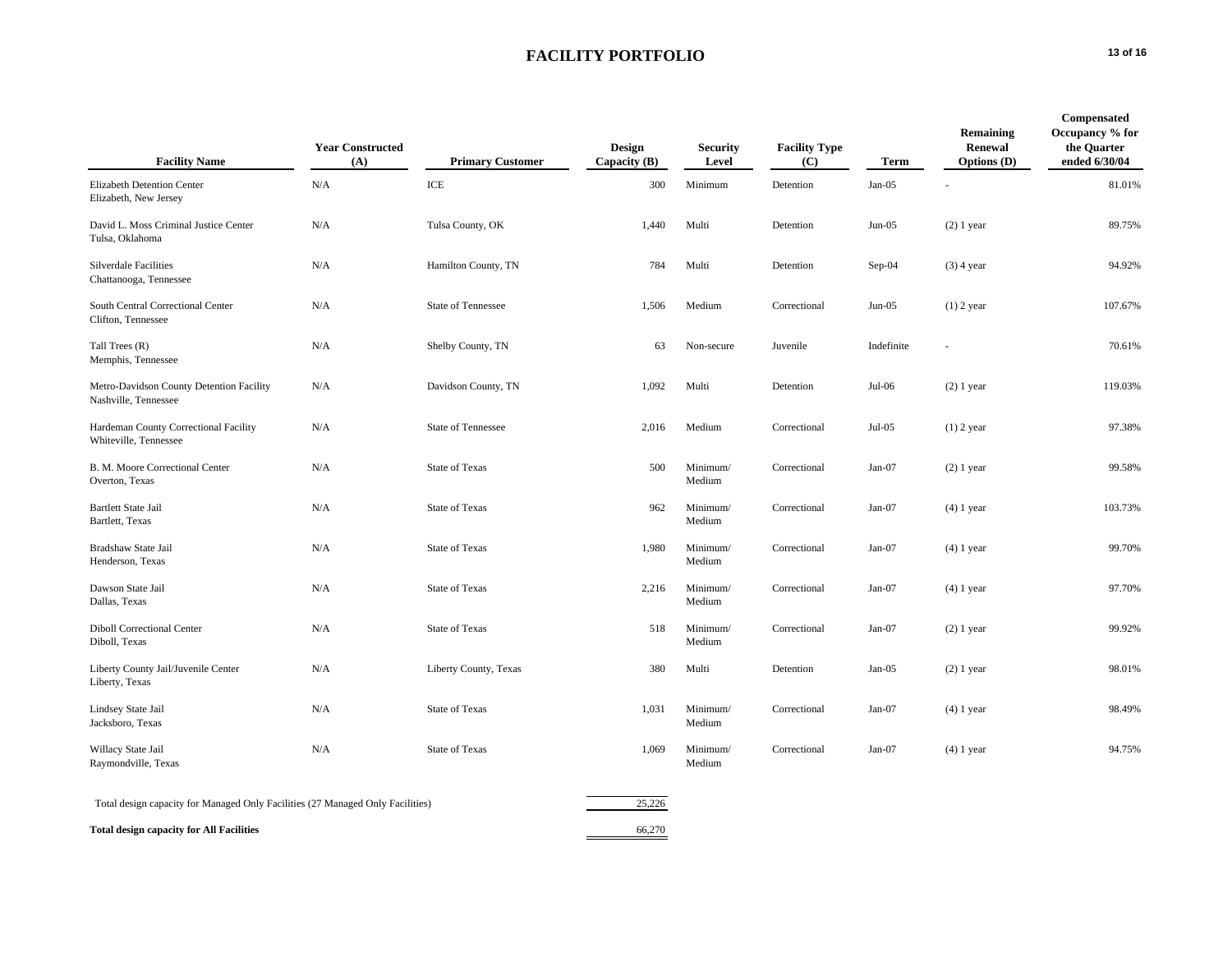| <b>Facility Name</b>                                    | <b>Year Constructed</b><br>(A) | <b>Primary Customer</b>             | <b>Design</b><br>Capacity (B) | <b>Security</b><br>Level | <b>Facility Type</b><br>(C) | Term     | Remaining<br>Renewal<br>Options $(D)$ | Compensated<br>Occupancy % for<br>the Quarter<br>ended 6/30/04 |
|---------------------------------------------------------|--------------------------------|-------------------------------------|-------------------------------|--------------------------|-----------------------------|----------|---------------------------------------|----------------------------------------------------------------|
| <b>Leased Facilities:</b>                               |                                |                                     |                               |                          |                             |          |                                       |                                                                |
| Leo Chesney Correctional Center<br>Live Oak, California | 1989                           | <b>Cornell Corrections</b>          | 240                           | Minimum                  | Owned/Leased                | $Jun-05$ | $(1)$ 1 year                          | N/A                                                            |
| Queensgate Correctional Facility<br>Cincinnati, Ohio    | 1906                           | Hamilton County, OH                 | 850                           | Medium                   | Owned/Leased                | Feb-05   | $(2)$ 1 year                          | N/A                                                            |
| Community Education Partners (S)<br>Houston, Texas      | N/A                            | <b>Community Education Partners</b> |                               | Non-secure               | Owned/Leased                | $Jun-08$ | $(3)$ 5 year                          | N/A                                                            |

(A) The year constructed represents the initial completion of the facility's construction, as well as significant additions to the facility that occurred at a later date.

(B) Design capacity measures the number of beds, and accordingly, the number of inmates each facility is designed to accommodate. Facilities housing detainees on a short term basis may exceed the original intended design capacity for sentenced inmates due to the lower level of services required by detainees in custody for a brief period. We believe design capacity is an appropriate measure for evaluating prison operations, because the revenue generated by each facility is based on a per diem or monthly rate per inmate housed at the facility paid by the corresponding contracting governmental entity. (C) We manage numerous facilities that have more than a single function (i.e., housing both long-term sentenced adult prisoners and pre-trial detainees). The primary functional categories into which facility types are identified was determined by the relative size of prisoner populations in a particular facility on June 30, 2004. If, for example, a 1,000-bed facility housed 900 adult prisoners with sentences in excess of one year and 100 pre-trial detainees, the primary functional category to which it would be assigned would be that of correction facilities and not detention facilities. It should be understood that the primary functional category to which multi-user facilities are assigned may change from time to time.

(D) Remaining renewal options represents the number of renewals options, if applicable, and the remaining term of each option renewal.

(E) The facility is subject to a ground lease with the County of San Diego whereby the initial lease term is 18 years from the commencement of the contract, as defined. The County has the right to buy out all, or designated portions of, the premises at various times prior to the expiration of the term at a price generally equal to the cost of the premises, or the designated portion of the premises, less an allowance for the amortization over a 20-year period. Upon expiration of the lease, ownership of the facility automatically reverts to the County of San Diego.

(F) The facility is subject to a purchase option held by Huerfano County which grants Huerfano County the right to purchase the facility upon an early termination of the contract at a price generally equal to the cost of the facility plus 80% of the percentage increase in the Consumer Price Index, cumulated annually.

(G) The facility is subject to a purchase option held by the Georgia Department of Corrections, or GDOC, which grants the GDOC the right to purchase the facility for the lesser of the facility's depreciated book value or fair market value at any time during the term of the contract between us and the GDOC.

(H) The facility is subject to a purchase option held by the Tallahatchie County Correctional Authority which grants Tallahatchie County Correctional Authority the right to purchase the facility at any time during the contract at a price generally equal to the cost of the premises less an allowance for amortization over a 20-year period.

(I) On May 10, 2004, we announced the completion of a contractual agreement to house inmates from the State of Hawaii. Also on June 1, 2004, we announced the completion of a contractual agreement to house up to 128 maximum seciurity inmates from the State of Colorado.

(J) The State of Montana has an option to purchase the facility generally at any time during the term of the contract with us at fair market value less the then present value of a pre-determined portion of per-diem payments made to us by the State of Montana.

(K) On April 7, 2004 we announced that we had resumed operations at our Northeast Ohio Correctional Center. We began receiving inmates from the U.S. Marshals Service on April 6, 2004. (L) The facility is subject to a purchase option held by the Oklahoma Department of Corrections, or ODC, which grants the ODC the right to purchase the facility at its fair market value at any time. (M) All of the Wisconsin inmates housed at the North Fork Correctional Facility were transferred to the Diamondback Correctional Facility in order to satisfy a contractual provision mandated by the State of Wisconsin. Upon completion of the inmate transfers, North Fork Correctional Facility was closed and will remain closed for an indefinite period of time. We are currently pursuing new management contracts and other opportunities to take advantage of the beds that are available at the North Fork Correctional Facility, but can provide no assurance that we will be successful in doing so. (N) Upon conclusion of the thirty-year lease with Shelby County, Tennessee, the facility will become the property of Shelby County. Prior to such time, if the County terminates the lease without cause, or breaches the lease or the State fails to fund the contract, we may purchase the property for \$150,000. If we terminate the lease without cause, or breach the contract, we will be required to purchase the property for its fair market value as agreed to by the County and us.

(O) The State of Tennessee has the option to purchase the facility in the event of our bankruptcy, or upon an operational breach, as defined, at a price equal to the book value, as defined. (P) The District of Columbia has the right to purchase the facility at any time during the term of the contract at a price generally equal to the present value of the remaining lease payments for the premises. Upon expiration of the lease, ownership of the facility automatically reverts to the District of Columbia.

(Q) On February 20, 2004 we provided notice to the Nevada Department of Corrections that we do not intend to renew our contract to manage this facility upon expiration of the contract. (R) We expect this facility to close on or about August 9, 2004.

(S) The alternative educational facility is currently configured to accommodate 900 at-risk juveniles and may be expanded to accommodate a total of 1,400 at-risk juveniles.

**Compensated**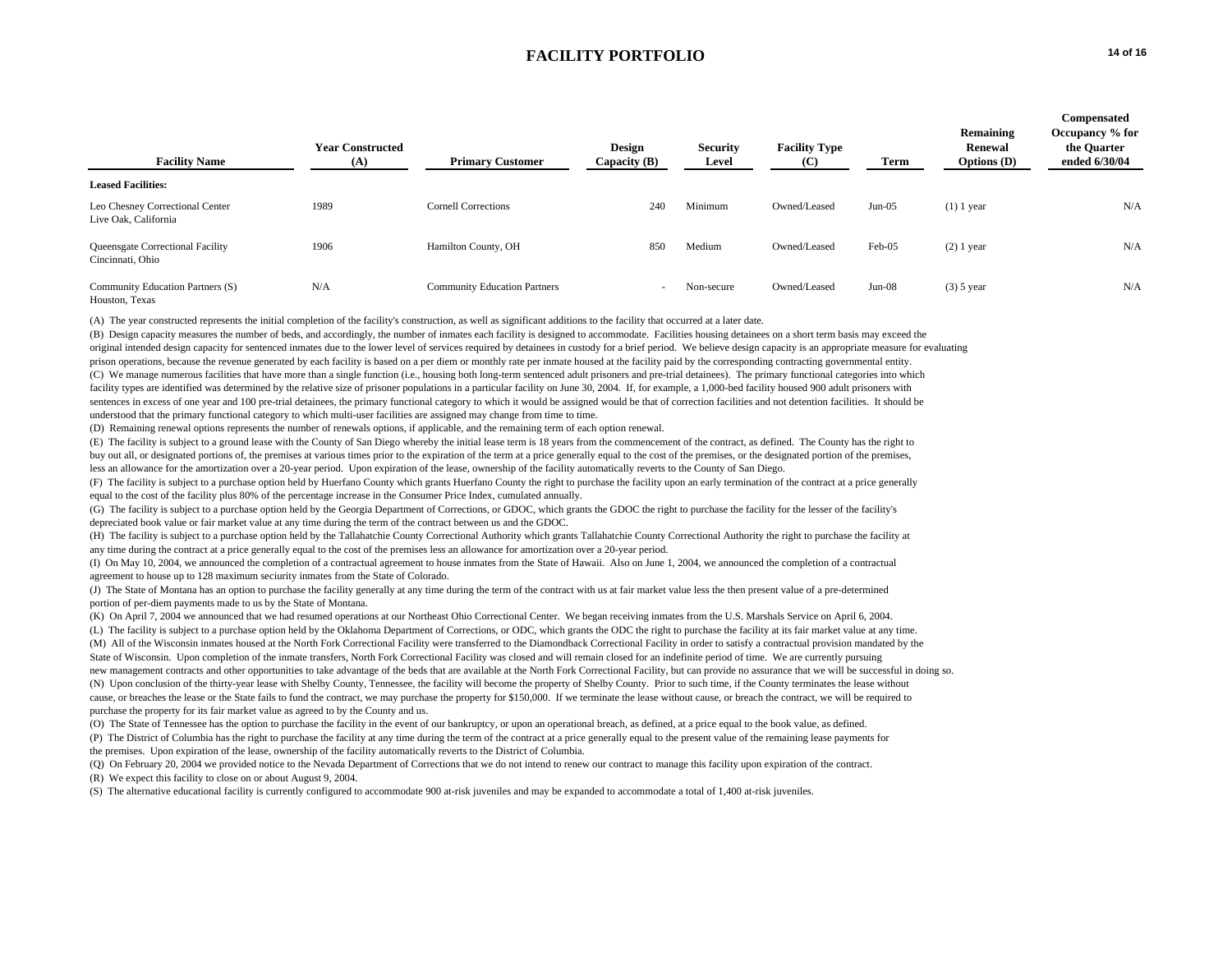# **DIVERSIFICATION OF REVENUE**

(Unaudited and amounts in thousands)

| <b>Customer</b>                                   | <b>Management Revenue</b><br>For the Six Months<br><b>Ended June 30, 2004</b> |         | <b>Percent of Management</b><br><b>Revenue For the Six Months</b><br><b>Ended June 30, 2004</b> |  |
|---------------------------------------------------|-------------------------------------------------------------------------------|---------|-------------------------------------------------------------------------------------------------|--|
| <b>Bureau of Prisons</b>                          | \$                                                                            | 87,827  | 15.78%                                                                                          |  |
| <b>United States Marshals</b>                     |                                                                               | 80,084  | 14.39%                                                                                          |  |
| Texas                                             |                                                                               | 44,020  | 7.91%                                                                                           |  |
| United States Immigration and Customs Enforcement |                                                                               | 41,405  | 7.44%                                                                                           |  |
| Tennessee                                         |                                                                               | 34,639  | 6.22%                                                                                           |  |
| Colorado                                          |                                                                               | 27,107  | 4.87%                                                                                           |  |
| Georgia                                           |                                                                               | 24,099  | 4.33%                                                                                           |  |
| Florida                                           |                                                                               | 22,302  | 4.01%                                                                                           |  |
| Oklahoma                                          |                                                                               | 14,784  | 2.66%                                                                                           |  |
| Hawaii                                            |                                                                               | 12,842  | 2.31%                                                                                           |  |
|                                                   |                                                                               | 389,109 | 69.90%                                                                                          |  |
| <b>Total Management Revenue</b>                   |                                                                               | 556,687 | 100.00%                                                                                         |  |